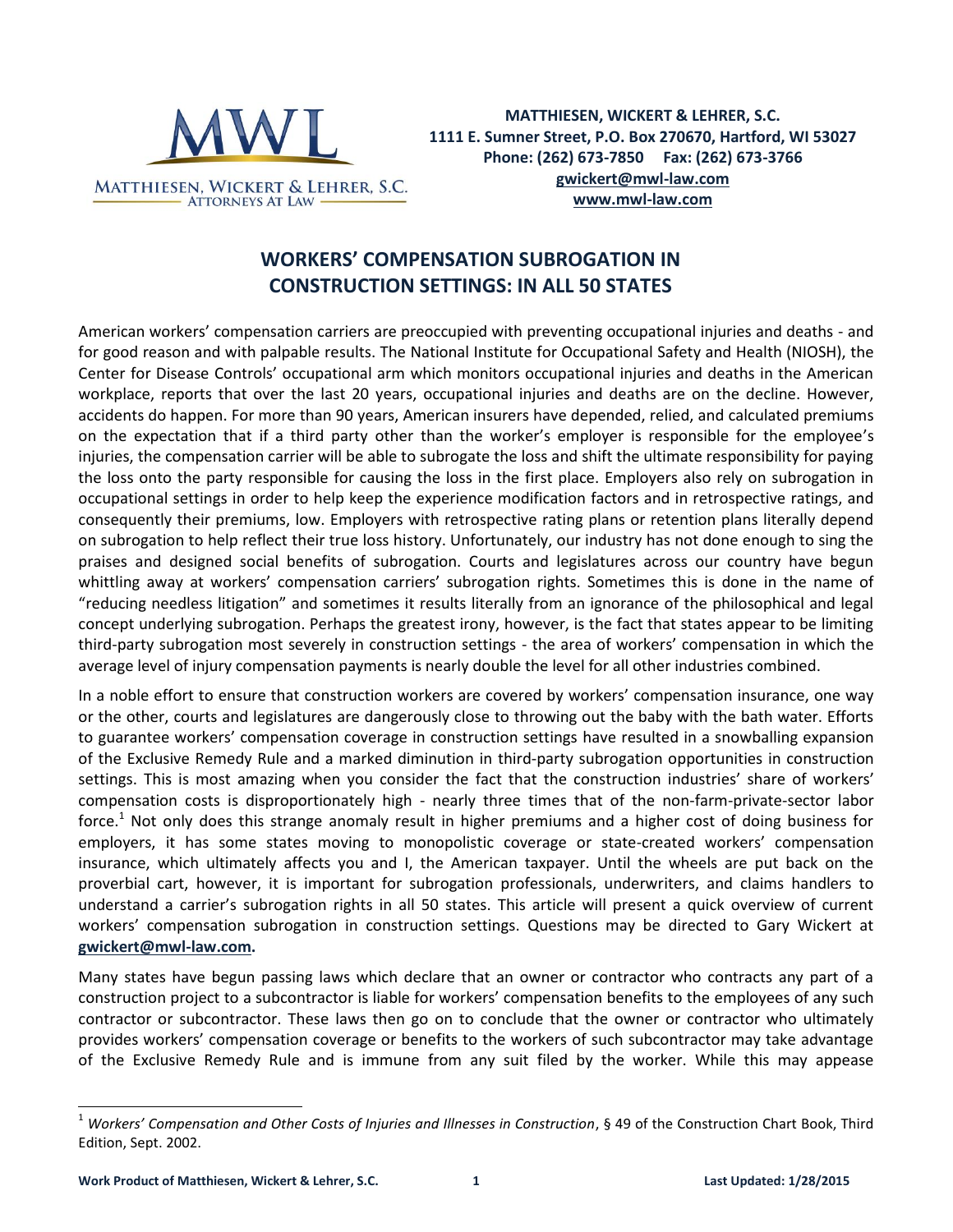conservative business owners, it has an extremely squelching effect on the ability of businesses and insurance to subrogate and ultimately shift the liability for injuries to the party which actually is responsible for causing them.

With increasing frequency, construction projects are being insured through vehicles known as Consolidated Insurance Programs. A Consolidated Insurance Program (CIP) is commonly known as "wrap-around insurance". A controlled insurance program means that the project owner or general contractor buys one policy to cover the entire project. All subcontractors are usually enrolled in the project. If the owner purchases the program, it is known as an Owner-Controlled Insurance Program (OCIP). With an OCIP, everyone working at the project site is covered under one master liability insurance policy. When the project is bid, each contractor subtracts out its line item for liability insurance and the owner receives a portion of the cost of the OCIP premium back in the form of lower construction costs. OCIPs typically provide coverage through substantial completion of construction plus a period of years thereafter, typically ten years. The benefits to the owner are significant because they guarantee that they will have coverage and force the limits they selected for the applicable statute, and they can be comfortable that any contractor setting foot on the site is covered.

OCIPs do pose some difficulties. All policy forms are manuscripted and heavily negotiated, which can be expensive and time consuming. OCIPs are complicated policies with extremely long time horizons, and each participant (usually contractors) must be enrolled into the policy. This can be time consuming and occasionally confusing. One area of coverage which may or may not be included into OCIP is workers' compensation. Frequently, workers' compensation is included in the OCIP. When workers' compensation is rolled into an OCIP, it is recommended that each party to the project waive their rights of subrogation against the other parties on the project. OCIPs have been around since the turn of the century. The American Institute of Architects took a stand against additional insured statuses when it revised its General Conditions form in 1997 and pushed a policy somewhat comparable to the OCIP policy known as the Project Management Protective Liability policy (PMPL). However, as of 2000, only one insurer was providing the PMPL policy and that is CNA Insurance Company.<sup>2</sup>

The idea behind an OCIP policy is to provide exclusive remedy immunity to certain contractors and subcontractors on the construction site. Nevada is one of the few states which actually has legislated the effect which an OCIP will have on third-party workers' compensation subrogation. More are sure to follow, however, and a closer look is called for.

Under Nevada law, when an employer accepts the Industrial Insurance Act and an employee receives compensation there under, the employer is fully and completely insulated from all other liability accounts of the injury.<sup>3</sup> In theory, if an employer is a participating employer within the Industrial Insurance Act, it is relieved from tort liability to an employee who is injured in the course and scope of his employment on a construction project.<sup>4</sup> Notwithstanding other Nevada statutes which deal with the subject of "statutory employers" and "statutory employees," it may be argued that the principal contractor, and any other subcontractors or entities who are included in the OCIP, are "in the same employ" as a worker injured on a construction site, and therefore cannot be sued because the employee's exclusive remedy is the benefits he received under the OCIP workers' compensation policy.<sup>5</sup>

A principal contractor is not liable for payment of any benefits to any injured worker if the contract between the principal contractor and the independent contractor provides that the independent contractor will maintain such coverage, proof of such coverage is provided to the principal contractor, the principal contractor is not engaged in any construction project, and the independent contractor is not *"in the same trade, profession, or occupation as*  the principal contractor."<sup>6</sup> However, in an OCIP, the principal contractor has agreed to provide coverage and will

<sup>2</sup> *OCIP Coverage -- Confusion Still Reigns,* by Donald Malecki, Rough Notes Magazine, Oct. 2000.

<sup>3</sup> *Santisteven v. Dow Chemical Co.,* 362 F. Supp. 646 (D.C. Nev. 1973), *aff'd,* 506 F.2d 1216; *Lipps v. Southern Nevada Paving*, 998 P.2d 1183 (Nev. 2000).

<sup>4</sup> *Corrao Constr. Co., Inc. v. Curtis*, 584 P.2d 1303 (Nev. 1978).

<sup>5</sup> *Tucker v. Action Equip. & Scaffold Co., Inc.,* 951 P.2d 1027 (Nev. 1997).

 $6$  N.R.S. § 616B.639(1)(A-D).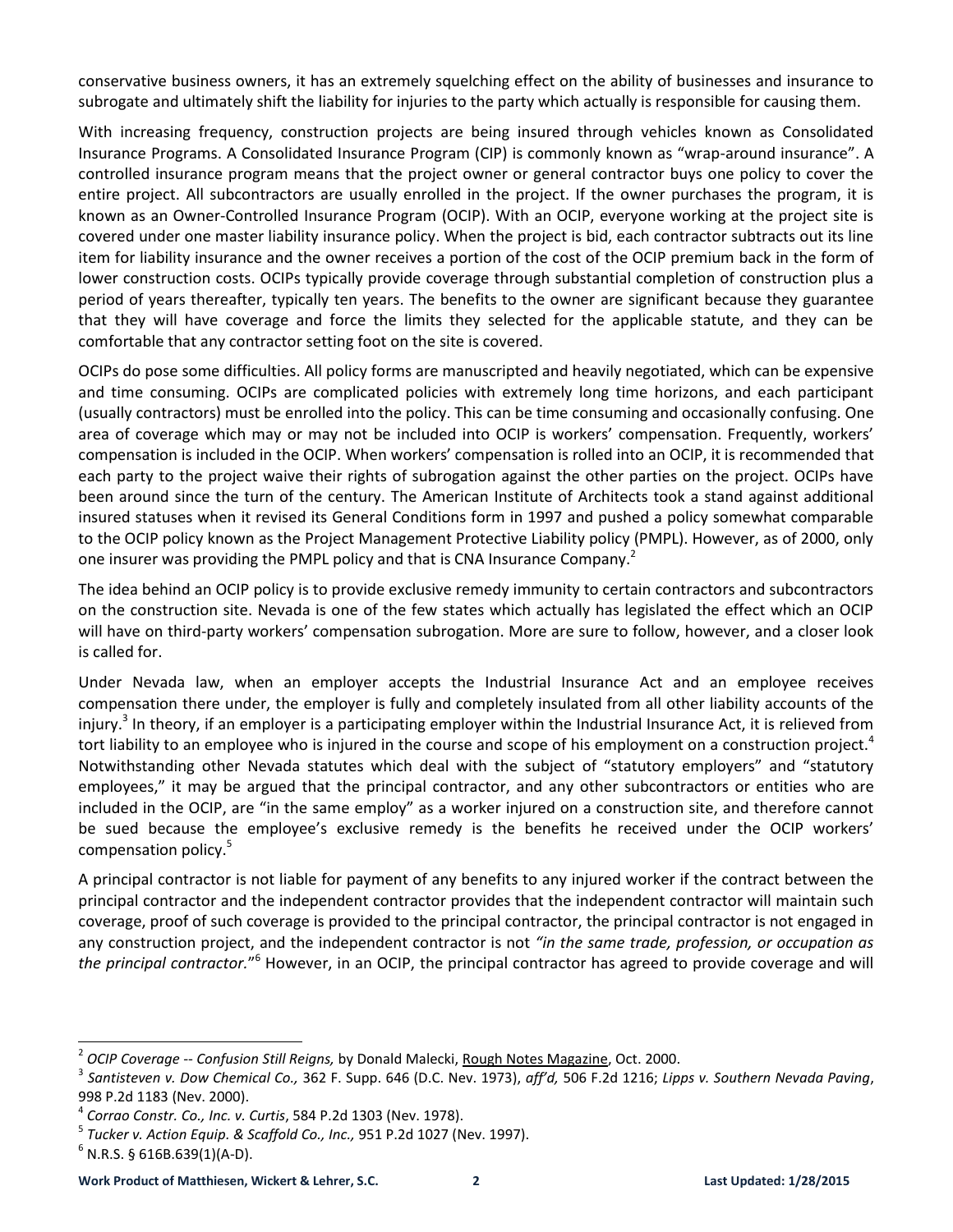be liable for such compensation benefits. The term "contractor" is synonymous with "builder".<sup>7</sup> A "contractor" is defined under Arizona law as follows:

*"A contractor is any person, except a registered architect or a licensed professional engineer, acting solely in his professional capacity, who in any capacity other than as the employee of another with wages as the sole compensation, undertakes to, offers to undertake to, purports to have the capacity to undertake to or submits a bid to, or does himself or by or through others, instruct, alter, repair, add to, subtract from, improve, move, wreck or demolish any building, highway, road, railroad, excavation or other structure, project, developmental improvements, or to do any part thereof, including the erection of scaffolding or other structures or works in connection therewith. Evidence of the securing of any permit from a governmental agency or the employment of any person on a construction project must be accompanied by the Board or any court of this state is prima facie evidence that the person securing that permit or employing any person on a construction project is acting in the capacity of a contractor pursuant to the provisions of this Chapter."*<sup>8</sup>

A contractor includes a subcontractor or specialty contractor, but does not include anyone who merely furnishes materials or supplies without fabricating them into, or consuming them in the performance of, the work of a contractor. A contractor includes a construction manager who performs management and counseling services on a construction project for a professional fee.<sup>9</sup> A contractor is required to obtain a license from the State of Nevada, which evidences a degree of experience, financial responsibility, and general knowledge of the building, safety, health and lien laws of the State of Nevada.<sup>10</sup> A principal contractor who is unlicensed still qualifies as a statutory employer of an independent contractor and its employees, so long as it is in the same trade, business, profession or occupation as the independent enterprise. $^{11}$ 

The Exclusive Remedy Rule in Nevada appears to be set forth in two separate statutes.<sup>12</sup> N.R.S. § 616A.020 provides in subsection (1) that workers' compensation is the exclusive remedy for an injured worker, except as set forth in Chapters 616A to 616D. The Exclusive Remedy Statute also appears to extend the Exclusive Remedy Rule which is provided to a principal contractor, with respect to any injury sustained by an employee of any contractor in the performance of the construction contract, to every architect, land surveyor or engineer who performs services for the contractor, the owner, or any "such beneficiary interested persons".<sup>13</sup> This statute also specifically says that the exclusive remedy provided by this section applies to the owner of a construction project who provides an OCIP pursuant to § 616B.710, *to the extent that the program covers the employees of the contractors and subcontractors who are engaged in the construction of the project.*<sup>14</sup> In Nevada, all employers, including principal contractors, may take advantage of the Exclusive Remedy Rule. However, § 616B.603 provides an exception to the general rule that principal contractors are statutory employers.<sup>15</sup> This section sets forth that a person is not an employer if he enters into a contract with another person or business which is an independent enterprise, and he is not in the same trade, business, profession or occupation as the independent contractor.<sup>16</sup> This exception does not apply when the principal contractor is licensed pursuant to Chapter 624.<sup>17</sup>

There is also a presumption of the existence of an employer/employee relationship which must be overcome.<sup>18</sup> It appears that an owner of a project who does not assume an additional status of being a principal employer or

 $10$  N.R.S. § 624.260(1).

 $<sup>7</sup>$  N.R.S. § 624.020(1).</sup>

 $^8$  N.R.S. § 624.020(2).

 $^9$  N.R.S. § 624.020(4).

<sup>11</sup> *Oliver v. Barrick Goldstrike Minds*, 905 P.2d 168 (Nev. 1995).

<sup>12</sup> N.R.S. § 616A.020; N.R.S. § 616B.612(4).

<sup>13</sup> N.R.S. § 616A.020(3).

 $14$  N.R.S. § 616A.020(4).

 $15$  N.R.S. § 616B.603(1).

<sup>16</sup> *Billmayer v. Newmont Gold Co.,* 963 F. Supp. 938 (D. Nev. 1996).

<sup>17</sup> *Id*.

<sup>18</sup> *Id.*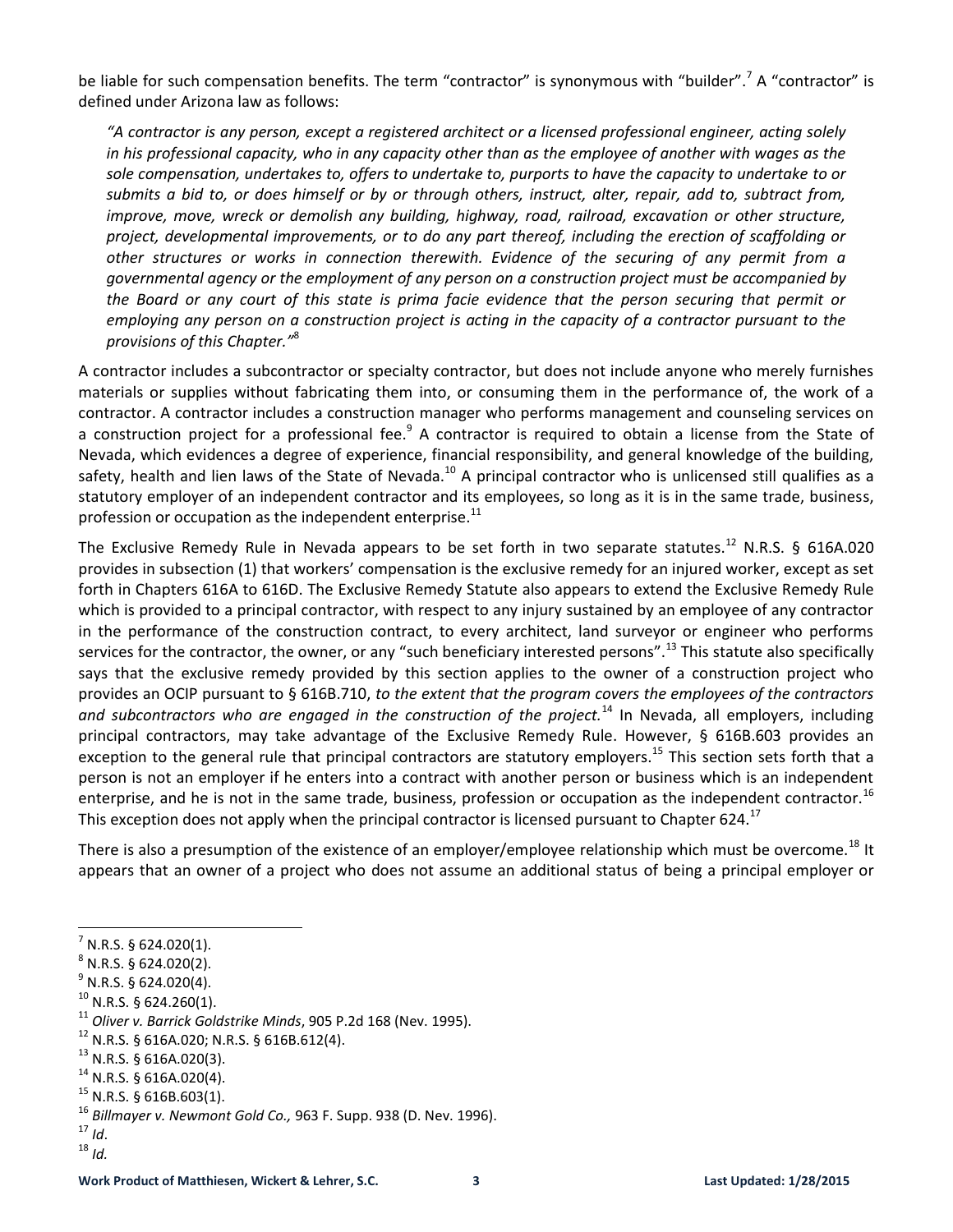contractor, but is simply the owner, can be liable as a third party.<sup>19</sup> However, the Exclusive Remedy Rule does apply to the owner of a construction project who provides workers' compensation coverage for the project by establishing and administering a consolidated insurance program pursuant to § 616B.710, *to the extent that the program covers* the employees of the contractors and subcontractors who are engaged in the construction of the project.<sup>20</sup> Also, where an owner functions as his own principal contractor, he will be deemed an "employer" under the Industrial Insurance Act.<sup>21</sup> Notwithstanding that, merely being an owner is not sufficient to grant immunity. Such immunity attaches to an employer of labor, not simply the owners of construction projects.<sup>22</sup> However, it appears that if the owner does provide OCIP workers' compensation coverage, the owner will be considered an employer and the Exclusive Remedy Rule will apply, at least to the extent that the program covers the employees of the contractors and subcontractors engaged in the construction of the project.<sup>23</sup> It should be argued by us that the architect, who is not covered under the OCIP workers' compensation coverage, is not "an employer" because he didn't provide workers' compensation benefits through this program, and it cannot be considered an "employee" under the Act either.

Arizona subcontractors, independent contractors, and their employees are deemed to be employees of the principal contractor.<sup>24</sup> However, this is expressly limited by § 616B.603 if an independent enterprise is not in the "same trade, business, profession or occupation as the independent enterprise".<sup>25</sup> However, this may be limited to non-construction injury cases.<sup>26</sup>

Because no other area of insurance subrogation is more dependent on the vagaries of each state's laws than workers' compensation, it is important to have a basic understanding of how your subrogation rights may or may not be limited within each state, in construction settings.

**ALABAMA.** Alabama remains one of the minority states who have maintained a sensible approach to the Exclusivity Rule in construction settings. In order for contractor or subcontractor to have their liability limits limited to benefits paid under workers' compensation, it is essential that the person seeking to limit the remedy of the injured party be in an actual employer/employee relationship with that party.<sup>27</sup> The Exclusive Remedy Rule does not preclude a suit against an owner or general contractor, even though the compensation benefits were paid by the insurer for the owner or general contractor.<sup>28</sup>

**ALASKA.** An owner or contractor is liable for workers' compensation benefits to the employee of subcontractors, unless the subcontractor secures the payments of benefits as a result of a work-related injury.<sup>29</sup> If an owner or contractor pays benefits under this "contractor-under" provision, the owner or contractor may still be sued as a third party and are not immune from suit under the Exclusive Remedy Rule.<sup>30</sup> The owner or contractor will have the right of indemnification against the uninsured contractor and will also be able to set-off from any third-party award the amount of compensation benefits previously paid to the subcontractor's employee.<sup>31</sup>

**ARIZONA.** If an employer procures work to be done by a contractor over whose work the employer retains supervision or control, and the work is a part or process in the trade or business of the employer, then the employees of such subcontractors are deemed to be statutory employees of the original employer.<sup>32</sup> Such

<sup>19</sup> *Simon Services, Inc. v. Mitchell*, 307 P.2d 110 (Nev. 1957).

 $20$  N.R.S. § 616A.020(4).

<sup>21</sup> *Hosvepian v. Hilton Hotels Corp.,* 587 P.2d 1313 (Nev. 1978); *Frith v. Harrah South Shore Corp.,* 552 P.2d 337 (Nev. 1976). <sup>22</sup> *Ortolano v. Las Vegas Convention Services*, 608 P.2d 1103 (Nev. 1980).

 $23$  N.R.S. § 616A.020(4).

<sup>24</sup> N.R.S. § 616A.210.

<sup>25</sup> N.R.S. § 616B.603.

<sup>26</sup> *Tucker v. Action Equip. & Scaffold Co., Inc.,* 951 P.2d 1027 (Nev. 1997).

<sup>27</sup> *Kilgore v. C.G. Canter*, 396 So.2d 60 (Ala. 1981); Ala. Stats. § 25-5-51, 25-5-53.

<sup>28</sup> *Kilgore*, supra.

<sup>29</sup> Alaska Stat. § 23.30.045 (1982).

<sup>30</sup> *Miller v. Northside Danzi Constr. Co.,* 629 P.2d 1389 (Alaska 1981).

<sup>31</sup> Alaska Stat. § 23.30.015(g); *Miller*, supra.

 $32$  A.R.S. § 23-902(B) (2003).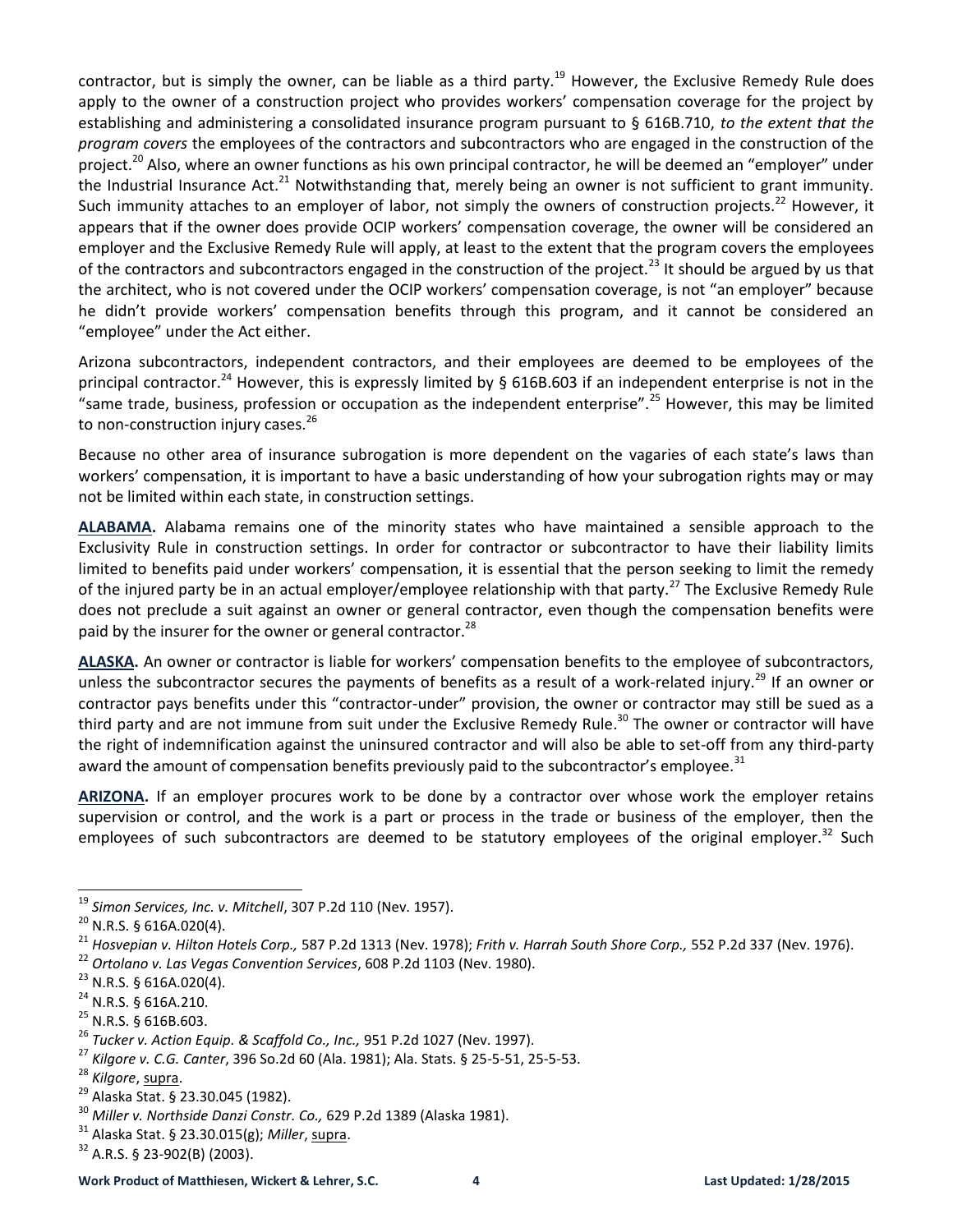"statutory employers" are entitled to immunity to third-party actions under the Exclusive Remedy Rule.<sup>33</sup> However, in order to become a statutory employer, the worker's labor must be supervised or controlled by the statutory employer and it must be part or process of the statutory employer's trade or business.  $34$ 

**ARKANSAS.** Arkansas law requires a general contractor (prime contractor) to be liable for workers' compensation benefits to the employee of a subcontractor, where the subcontractor fails to secure such workers' compensation coverage.<sup>35</sup> Effective April 8, 2005, an amendment to § 11-9-402 provides an exception to this rule. The "prime contractor" will not be liable for compensation benefits to the employees of the subcontractor where there is an "intermediate contractor" who has workers' compensation coverage.<sup>36</sup> Any prime contractor or intermediate contractor who becomes liable for compensation benefits may recover such benefits from the subcontractor, and any such claim for reimbursement constitutes a lien against any amount due in owing to the subcontractor from the prime contractor.<sup>37</sup> The issue of whether or not an entity is a general or prime contractor is one within the exclusive and original jurisdiction of the Workers' Compensation Commission.<sup>38</sup> While a general contractor may be sued directly by an injured employee of a subcontractor,<sup>39</sup> in 1993 the Arkansas General Assembly amended § 11-9-105, clearly intending to extend tort immunity to a contractor regardless of whether the subcontractor had paid workers' compensation benefits to its injured employee.<sup>40</sup>

**CALIFORNIA.** In construction settings, any company which hires a contractor for a job requiring a license is the statutory employer of any unlicensed contractor.<sup>41</sup> This statute can make a valid contractor's license prerequisite for independent contractor status and can create a dual employment relationship whereby the worker may be the employee of both the general contractor and the subcontractor.<sup>42</sup> In construction settings, any company who hires a contractor for a job requiring a license is the statutory employer of any unlicensed contractor. Section 2750.5 provides in part as follows:

*There is a rebuttable presumption affecting the burden of proof that a worker performing services for which a license is required pursuant to Chapter 9 (commencing with Section 7000) of Division 3 of the Business and Professions Code, or who is performing such services for a person who is required to obtain such a license is an employee rather than an independent contractor....*

This statute can make a valid contractor's license prerequisite for independent contractor status and create a dual employment relationship whereby the worker may be the employee of both the general contractor and subcontractor. Likewise, in employee leasing and/or temporary employment services situations, both the employee leasing firm and its client are considered to have made workers' compensation insurance premium payments, and both are immune from third-party suits, provided an employee leasing agreement has been executed and insurance coverage for the worker remained in effect throughout the length of his employment. The term "peculiar risk," for purposes of the Peculiar Risk Doctrine, does not mean risk that is abnormal to the type of work done nor a risk that is abnormally great. It simply means a special, recognizable danger arising out of the work itself. Even when work performed by an independent contractor poses a special or peculiar risk of harm, the person who hired the contractor will not be liable for the injury, if the injury arises from the contractor's collateral or casual negligence. For this reason, the Peculiar Risk Doctrine is all but dead in the context of workers' compensation subrogation.

<sup>33</sup> *Word v. Motorola, Inc.,* 662 P.2d 1031 (Ariz. App. 1982), *rev'd on other grounds*, 662 P.2d 1024; *Livingston v. Citizen's Utility, Inc.,* 481 P.2d 855 (Ariz. 1971).

<sup>34</sup> *Word*, supra.

<sup>35</sup> A.C.A. § 11-9-402(a).

<sup>&</sup>lt;sup>36</sup> A.R. Legis. 1917 (2005).

<sup>37</sup> A.C.A. § 11-9-402(b)(2).

<sup>38</sup> *Angle v. Alexander*, 945 S.W.2d 933 (1997).

<sup>39</sup> *Axsom v. Apartment Home Builders, Inc.,* 298 Ark. 408 (Ark. 1989).

<sup>40</sup> *Stapleton v. M.D. Limbaugh Constr. Co.,* 969 S.W.2d 648 (Ark. 1998); A.C.A. § 11-9-105 (1993) (applicable to injuries occurring after July 1, 1993).

<sup>41</sup> *Cedilio v. W.C.A.B.,* 130 Cal. Rptr.2d 581 (Cal. App. 2003); Ann. Cal. Labor Code § 275.5 (1979).

<sup>42</sup> *Hernandez v. Chavez Roofing, Inc.,* 286 Cal. Rptr. 919 (Cal. App. 1991).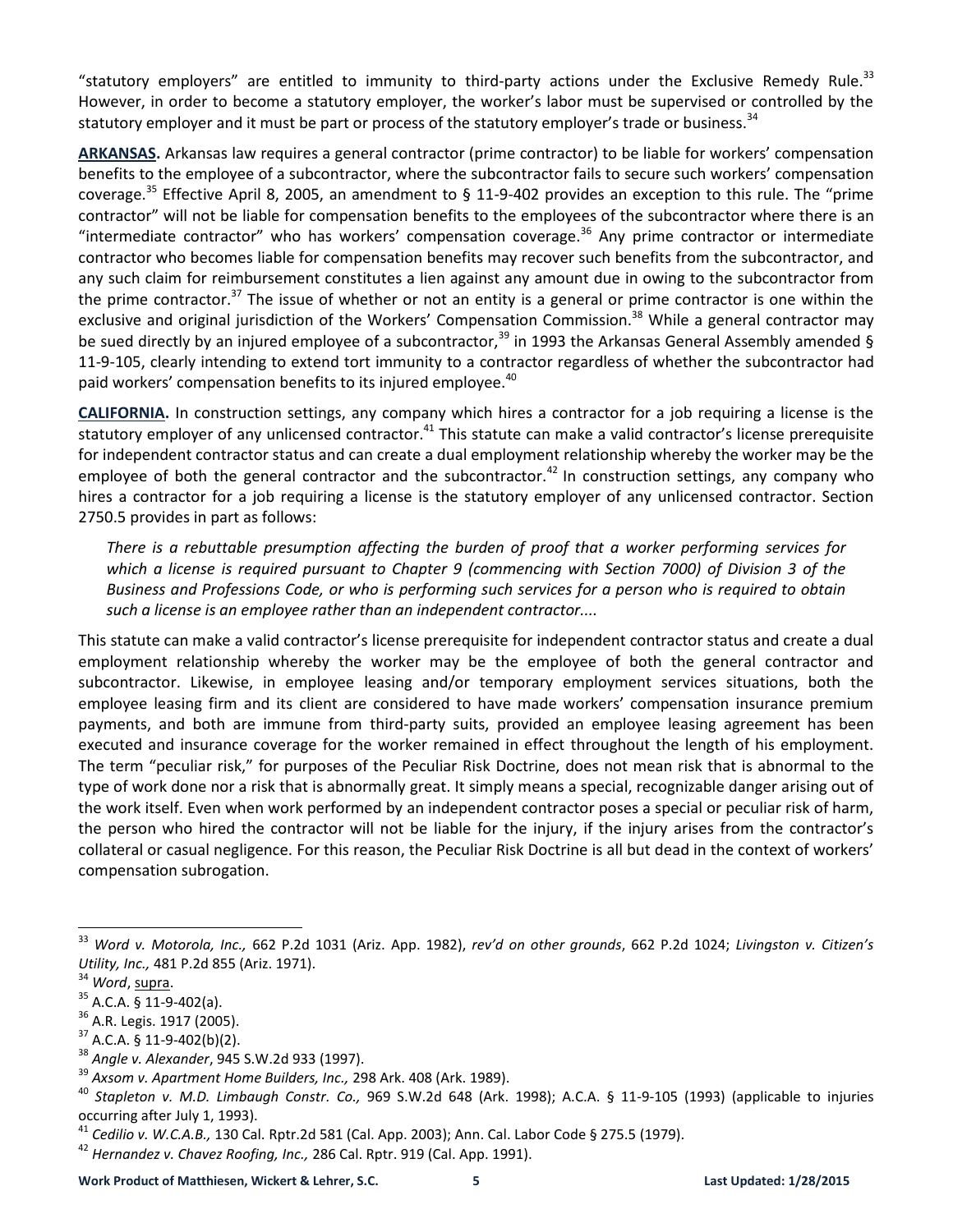**COLORADO.** Section 8-41-401 covers situations where a company leases or subcontracts a portion of work to a lessee, contractor or subcontractor.<sup>43</sup> If Company A contracts with Company B to perform any part or the entire project, Company A is deemed to be the employer and is liable for workers' compensation benefits for employees of Company B, unless:

(1) Company B falls under the exclusion set forth in  $\S$  8-40-202(2)(b) (Company B is in an independent trade and is free from control of Company A);

(2) The potential plaintiff/injured worker from Company B is actually a general partner or sole proprietor of Company B and is not covered under workers' compensation insurance; or

(3) The potential plaintiff/injured worker from Company B is a corporate officer or member and has filed an election to reject coverage.<sup>44</sup>

In any event, if Company B provides workers' compensation for its employees under the situation above, § 8-41- 401 makes it difficult for them to pursue a third-party action against Company A, the contractor or owner of the project, by deeming them to be "statutory employers". The determination as to whether a person or entity is a "statutory employer" is a question of fact.<sup>45</sup> Company B's "independence" (status of being an independent contractor rather than an employee), may be shown by a written document or other evidence establishing that Company B is free from control and direction in the performance of the service, both under the contract for performance of service and in fact, and that Company B is customarily engaged in an independent trade, occupation, profession, or business related to the service performed.<sup>46</sup> Section 8-40-202 sets out nine criteria of "independence".<sup>47</sup>

Colorado law requires that any owner or contractor who conducts business by leasing or contracting out any part of his work, is to be considered an "employer" and liable to pay compensation for injuries to employees of lessees, sublessees, contractors, subcontractors and their employees.<sup>48</sup> The exclusive remedy against such "statutory employers" is workers' compensation benefits. $49$ 

**CONNECTICUT.** In Connecticut, any owner or contractor who procures work to be done for him by another contractor or subcontractor, and where the work is a part or process in the trade or business of such owner or contractor, to be performed on or about the premises under his control, who will be liable to pay all workers' compensation benefits to employees of such contractors or subcontractors.<sup>50</sup> If an owner or contractor becomes a "statutory employer" (known in Connecticut as a "principal employer"), such statutory employer is entitled to immunity under the Exclusive Remedy Rule.<sup>51</sup> The purpose of § 31-291 is to protect the employees of minor contractors against the possible irresponsibility of their immediate employers, by making the principal employer, who has general control of the business in hand, liable as if he had directly employed all who work upon any part of the business which he has undertaken to carry on.<sup>1</sup> However, the owner/contractor can seek protection of the Exclusive Remedy Rule only if it actually paid workers' compensation benefits.

**DELAWARE.** If an owner or contractor contracts to perform work, an employee's right to recover workers' compensation subrogation is against his immediate employer only.<sup>52</sup> Therefore, only the direct employer of an

 $43$  C.R.S. § 8-41-401.

<sup>44</sup> C.R.S. § 8-41-401.

<sup>45</sup> *Newsom v. Frank M. Hall & Co.,* 101 P.3d 1107 (Colo. App. 2004).

<sup>46</sup> *Id.*; C.R.S. § 8-40-202(2)(a).

<sup>&</sup>lt;sup>47</sup> These include, among other things, that the person for whom services are performed does not: require the individual to work exclusively for him or her; establish a quality standard, *"accept that the person may provide plans and specifications regarding the work"*; pay a salary or at an hourly rate instead at a fixed or contract rate; provide more then minimal training; provide tools or benefits; or dictate the time of performance. § 8-40-202(2)(b)(II).

<sup>48</sup> *Id.*

<sup>49</sup> *Stuart v. Colorado Interstate Gas Co.*, 271 F.3d 1221 (Colo. 2001).

<sup>50</sup> C.G.S.A. § 31-291 (1988).

<sup>51</sup> *Farrell v. DeFelice & Son, Inc.*, 42 A.2d 697 (Conn. 1945); *Sgueglia v. Milme Constr. Co.,* 562 A.2d 505 (Conn. 1989); *Esposito v. PGP Indus., Inc.*, 1990 WL 283963 (Conn. Super. 1990) (*unreported decision*).

**<sup>1</sup>** *Germaine v. Thygerson*, 2006 WL 280259 (Conn. Super. 2006). <sup>52</sup> 19 Del. C. § 2311.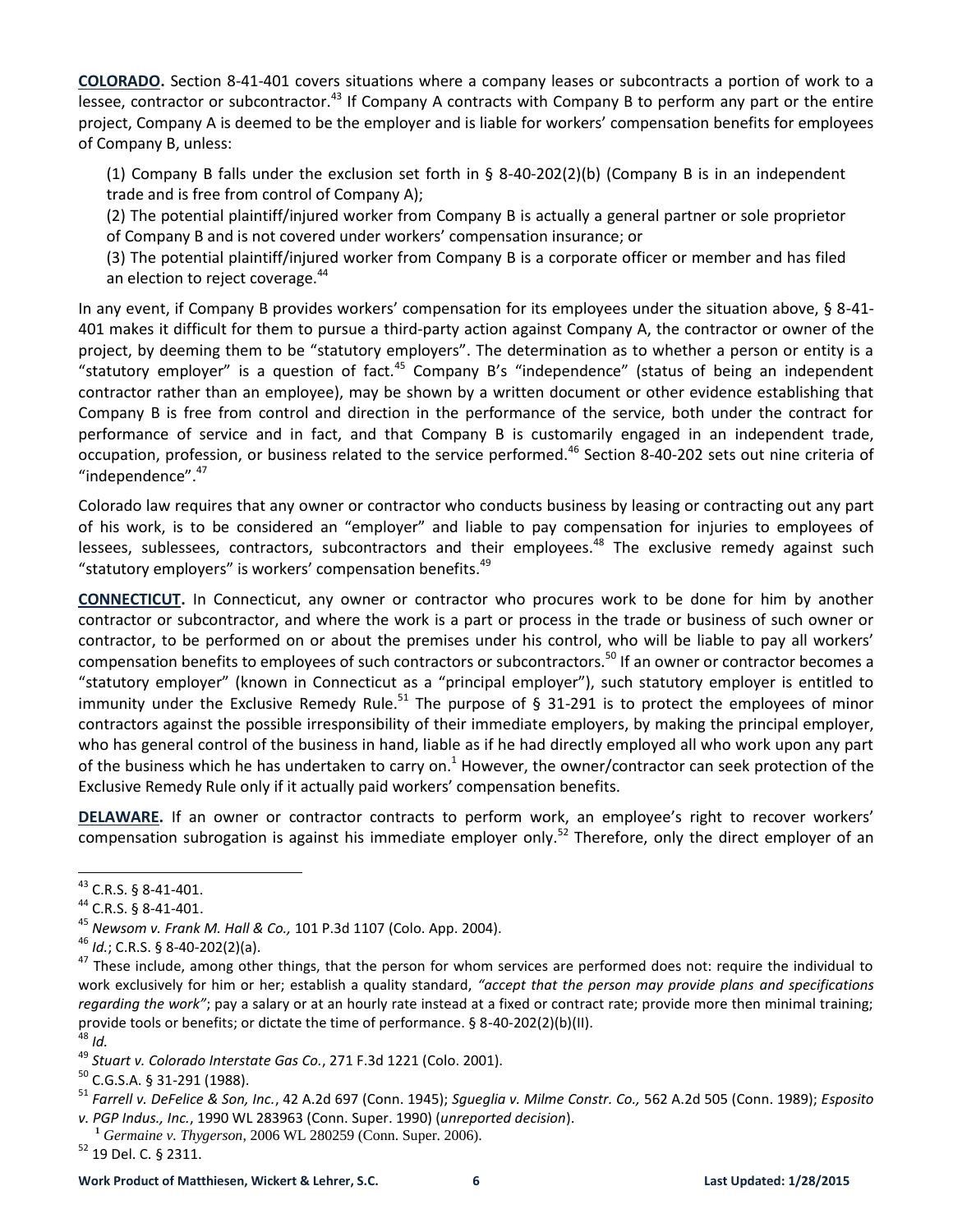injured worker can claim the Exclusive Remedy Rule as a defense to a third-party action, and no other employer on a job site.<sup>53</sup>

**DISTRICT OF COLUMBIA.** D.C. Superior Courts are divided on how to treat the Exclusive Remedy Rule in Construction Settings. After all, it's Washington. In one case, the Court found that a general contractor that did not obtain compensation fro an injured worker was immune from tort liability when the subcontractor that directly employed the worker did meet its statutory obligation to provide compensation.<sup>54</sup>

Alternatively, another Court found that a general contractor is not an "employer" immune from tort liability in a suit brought by an injured employee and subcontractor where subcontractor had secured payment of workers' compensation to employee.<sup>55</sup>

**FLORIDA.** Florida Statute § 440.10 provides that if a contractor subcontracts for any part of his contract work to a subcontractor, all of the employees of the contractor and the subcontractor shall be deemed to be employed in one and the same business or establishment, and the contractor is liable for the payment of workers' compensation insurance to all such employees, with the exception of employees of a subcontractor who have secured such payment.<sup>56</sup> Therefore, when the general employer secures workers' compensation coverage for its subcontractor's employees, by either providing coverage or requiring the subcontractor to do so, the statutory employer is immune from suit for the employee's personal injuries under the Florida Exclusive Remedy Doctrine.<sup>57</sup> This rule must be reasonably construed to make statutory fellow servants of all employees engaged in a common enterprise under the general contractor, who is then known as the statutory employer.<sup>58</sup>

**GEORGIA.** Georgia law holds that a principal, intermediate, or subcontractor is liable for workers' compensation benefits to any employee injured while in the employ of any of his subcontractors engaged upon the subject matter of the contract to the same extent as the immediate employer.<sup>59</sup> This law ensures that employees in construction and other industries are covered by workers' compensation. However, it also provides that such other entities are considered "employers" under the workers' compensation act, and may not be sued as third parties.<sup>60</sup>

**HAWAII.** The Hawaii Supreme Court has held that a premise owner who hires an independent contractor to do work on the premises is vicariously liable for the negligence of the independent contractor and/or the independent contractors' employees, where the injury arose from dangers which the owner contemplated and should have contemplated at the time the independent contractor was hired. $61$ 

When an independent contractor undertakes to perform work for another person pursuant to contract, express or implied, oral or written, such independent contractor is deemed the employer of all employees of the independent contractor's subcontractors and their subcontractors, performing work in the execution of the contract. $62$  If the common law employer pays for benefits, and the owner or general contractor do not, then the owner and general contractor may be sued as third parties under § 386-8.<sup>63</sup> However, if the common law employer/subcontractor fails to furnish workers' compensation benefits pursuant to Hawaii law, and the general

<sup>53</sup> *Dickinson v. Eastern R.R. Builders, Inc.*, 403 A.2d 717 (Del. 1979).

<sup>54</sup> *Estep v. Constr. General, Inc.,* 546 A.2d 376 (D.C. 1988).

<sup>55</sup> *Meiggs v. Assoc. Builders, Inc.,* 545 A.2d 631 (D.C. 1988), *cert. denied*, 109 S. Ct. 3178.

<sup>56</sup> F.S.A. § 440.10.

<sup>57</sup> *Broward County v. Rodrigues*, 686 So.2d 774 (Fla. App. 1997), *cause dismissed,* 697 So.2d 1300, *rehearing denied.*

<sup>58</sup> *Carter v. Sims Crane Service, Inc.*, 198 So.2d 25 (Fla. 1967).

<sup>59</sup> O.C.G.A. § 34-9-8.

<sup>60</sup> *Georgia Power Co. v. Diamond*, 202 S.E.2d 704 (Ga. App. 1973); *England v. Bers Constr. Co.*, 479 S.E.2d 420 (Ga. App. 1996); *Warden v. Hoar Constr. Co.,* 507 S.E.2d 428 (Ga. 1998); *Wright Assoc. v. Raider*, 277 S.E.2d 41 (Ga. 1981); *Holton v. Georgia Power Co.*, 491 S.E.2d 207 (Ga. App. 1997).

<sup>61</sup> *Makaneole v. Gampon*, 777 P.2d 1183 (Hi. 1989), *rev'd in part and aff'd in part*, 776 P.2d 402 (1989).

 $62$  Haw. Rev. Stat. § 386-1 (under definition of "employee").

<sup>63</sup> *Fonseca v. Pacific Constr. Co., Ltd.,* 513 P.2d 156 (Haw. 1973).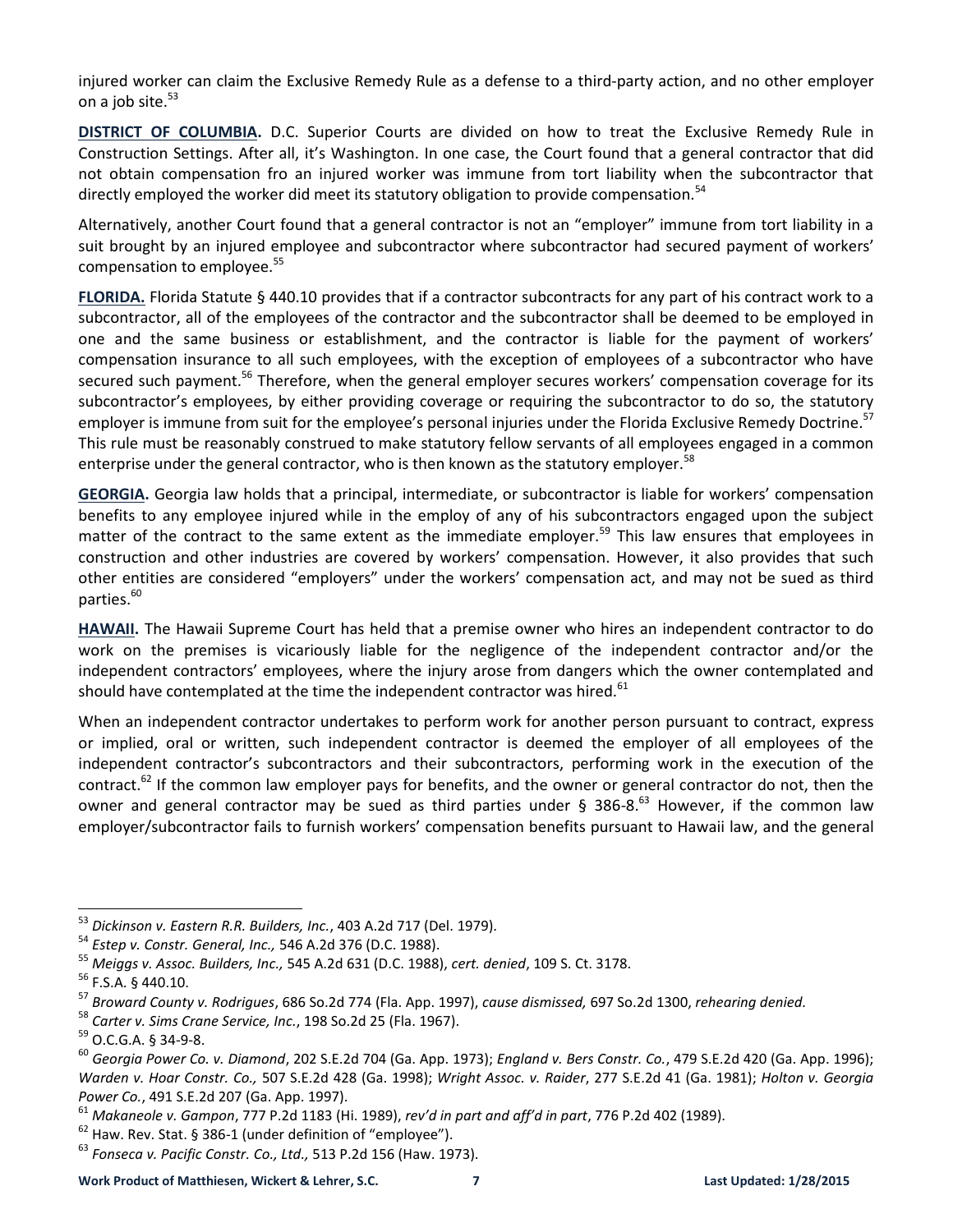contractor assumes responsibility for providing such benefits, the general contractor will be able to take advantage of the Exclusive Remedy Rule and cannot be sued as a third party.<sup>64</sup>

**IDAHO.** Idaho deems any party responsible or liable for workers' compensation benefits to be immune from thirdparty liability.<sup>65</sup> A "statutory employer" is anyone who, by contracting or subcontracting out services, is liable to pay workers' compensation benefits if the direct employer does not pay those benefits.<sup>66</sup> Because § 72-216 requires the general contractor to be responsible for workers' compensation benefits to an employee of a contractor or subcontractor who has not complied with the provisions of § 72-301, a general contractor may be considered a statutory employer, while an owner of property or a project may not.<sup>67</sup> To find a person or business to be a statutory employer, the work being carried out by the independent contractor on the owner or proprietor's premises must have been the type that could have been carried out by the employees of the owner or proprietor in the course of its usual trade or business.<sup>68</sup>

Idaho requires every employer to maintain workers' compensation coverage for their employees. However, Idaho defines "employer" more broadly than common law. "Employer" not only includes an employee's direct employer, but also any contractors or subcontractors as well.<sup>69</sup> Therefore, under this expanded definition of "employer", an employee may have more than one employer.<sup>70</sup>

**ILLINOIS.** An owner or contractor who contracts any part of work to a subcontractor is liable for workers' compensation benefits to the employees of any such contractor or subcontractor, unless the direct employer has provided benefits under the Illinois Act.<sup>71</sup> Nonetheless, the owner or contractor who provides workers' compensation benefits to the employees of an uninsured subcontractor, cannot claim immunity under the Exclusive Remedy Rule as a "statutory employer".<sup>72</sup>

**INDIANA.** Unlike a majority of states, Indiana does not put a statutory duty on its general contractors to secure workers' compensation coverage for each subcontractor.<sup>73</sup> To the contrary, the only statutory obligation a contractor has is to obtain a Certificate of Insurance from the Workers' Compensation Board showing that each subcontractor has complied with Indiana law which requires the obtaining of such certificates for each employer.<sup>74</sup> Therefore, in Indiana an owner or general contractor may not alter its status with regard to potential third-party tort liability to employees of contractors or subcontractors by directly purchasing workers' compensation insurance on behalf of the subcontractors through an Owners Controlled Insurance Program (also known as "wrap-up insurance").<sup>75</sup> If the owner or general contractor fails to obtain a certificate as required by Indiana law, some case law indicates that the owner or general contractor may take advantage of the Exclusive Remedy Rule,<sup>76</sup> while more recent cases indicate that the owner and/or general contractor is not immune from third-party suit.<sup>77</sup>

<sup>64</sup> *Jordan v. Rita*, 670 P.2d 457 (Haw. 1983); *Makaneole,* supra (stating owner will not be able to take advantage of the Exclusive Remedy Rule).

<sup>65</sup> Idaho Code §§ 72-102, 72-123; *Robison v. Bateman-Hall, Inc.*, 76 P.3d 951 (Idaho 2003).

<sup>66</sup> Idaho Code § 72-216(1), (2); *Struhs v. Protection Technologies, Inc.*, 992 P.2d 164 (Idaho 1999).

<sup>67</sup> *Robison* supra.

<sup>68</sup> *Harpole v. State*, 958 P.2d 594 (Idaho 1998).

<sup>69</sup> Idaho Code § 72-102(12)(a) (2004).

<sup>70</sup> *Runcorn v. Shearer Lumber Products, Inc.*, 690 P.2d 324 (Idaho 1984).

 $^{71}$  820 I.L.C.S. 305/1(a)(3) (1988).

<sup>72</sup> *Laffoon v. Bell & Zoller Coal Co.,* 359 N.E.2d 125 (Ill. 1976).

 $^{73}$  I.C. § 22-3-2-14(c) (2001).

 $74$  I.C. § 22-3-2-5 (1993).

<sup>75</sup> *Wolf v. Kajima Int'l, Inc.,* 621 N.E.2d 1128 (Ind. App. 1993).

<sup>76</sup> *Lackey v. Buhadway Co.,* 560 N.E.2d 671 (Ind. App. 1990) (disapproved of by *Wolf v. Kajima Int'l, Inc.,* 629 N.E.2d 1237 (Ind. 1994); *Rausch v. Reinhold*, 716 N.E.2d 993 (Ind. App. 1999).

<sup>77</sup> *Rausch,* supra.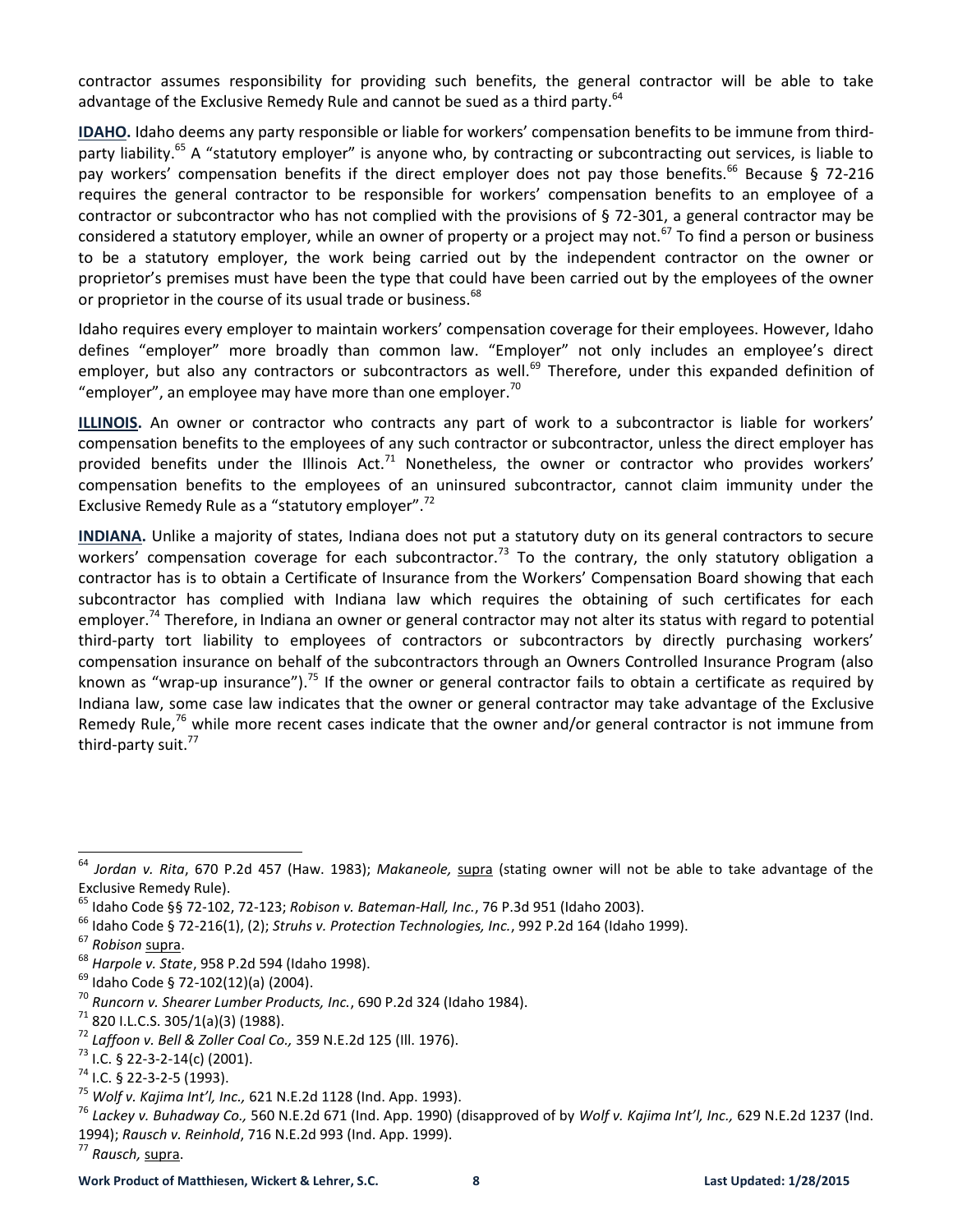**IOWA.** Unlike most states, Iowa does not appear to have any legislation which requires a general contractor to be responsible for workers' compensation benefits for an uninsured subcontractor. Therefore, a general contractor is not entitled to the protection Exclusive Remedy Rule unless it is directly an employer of an injured worker.<sup>78</sup>

**KANSAS.** Kansas has taken steps to protect the employees of a subcontractor, and make sure that they are covered by workers' compensation while working on a construction project. Section 44-503 provides as follows:

*Where any person (in this section referred to principal) undertakes to execute any work which is a part of the principal's trade or business or which the principal has contracted to perform and contracts with any other person (in this section referred to as the contractor) for the execution by or under the contractor of the whole or any part of the work undertaken by the principal, the principal shall be liable to pay to any worker employed in the execution of the work any compensation under the Workers' Compensation Act, which the principal would have liable to pay if that worker had been immediately employed by the principal; and where compensation is claimed from or proceedings are taken against the principal, then in the application of the Workers' Compensation Act, references to the principals shall be substituted for references to the employer, except that the amount of compensation shall be calculated with reference to the earnings of the worker under the employer by whom the worker is immediately employed. For purposes of this subsection, a worker shall not include an individual who is a self-employed subcontractor.*<sup>79</sup>

This means that the principal, whether an owner or a general contractor, will be responsible for workers' compensation payments to any injured employee on the job, even if that employee is employed by a subcontractor. Such employees are referred to "statutory employees".<sup>80</sup> If the principal has to pay workers' compensation benefits to any person on the job, they are entitled to indemnity from any person who would have been liable to pay compensation to the worker independent of § 44.503, and will have a cause of action under the Workers' Compensation Act for such indemnification.<sup>81</sup> This, in its self, provides a source of recovery for workers' compensation carriers who become obligated to pay benefits under this and similar statutes, even though there is no third party liable for the injury. The significant point for workers' compensation subrogation purposes here is that the general contractor (principal) responsible for payments under § 44-503 becomes the worker's special employer and the worker's exclusive remedy against such principal is for workers' compensation benefits.<sup>82</sup>

The legislature recently amended § 44-503(g), which now provides, in part, that if applicable to the subject employment:

*(a) the principal shall not be liable for any compensation ... for any person for which the contractor has secured the payment of compensation.*

*(b) the injured worker shall have no right to file a claim or proceed against the principal for compensation. (c) the principal may not be charged a premium for any liability for which the subcontractor has secured the payment of compensation.*

Prior to 1994, the principal contractor would qualify as a "statutory employer" and *could be* liable for compensation for injuries to the subcontractors' employee. Since the principal would be liable for compensation, any common law action by the employee against the principal was barred by the Exclusive Remedy Doctrine. This is because, in Kansas, as in most states, a worker may not maintain a third-party action for damages against a party from whom he or she could have recovered workers' compensation benefits.<sup>83</sup> However, the Kansas Supreme Court has held that a statutory employer is immune from third-party liability, even though the subcontractor, and not the principal, had secured the workers' compensation benefits for the employee.<sup>84</sup> Prior to the 1994 amendment to § 44-503(g), a principal would be liable to pay workers' compensation benefits to the

<sup>78</sup> *Farris v. General Growth Dev. Corp.,* 354 N.W.2d 251 (Iowa App. 1984).

<sup>79</sup> K.S.A. § 44-503(a).

<sup>80</sup> *Durril v. Grant*, 356 P.2d 872 (Kan. 1960); *Schafer v. Kansas Soya Products Co.*, 358 P.2d 737 (Kan. 1961).

 $81$  K.S.A. § 44-503(b).

<sup>82</sup> *Stortz v. Martin K. Eby Constr. Co.,* 535 P.2d 908 (Kan. 1975).

<sup>83</sup> K.S.A. § 44-503(b).

<sup>84</sup> *Robinett v. Haskell Co.,* 12 P.3d 411 (Kan. 2000).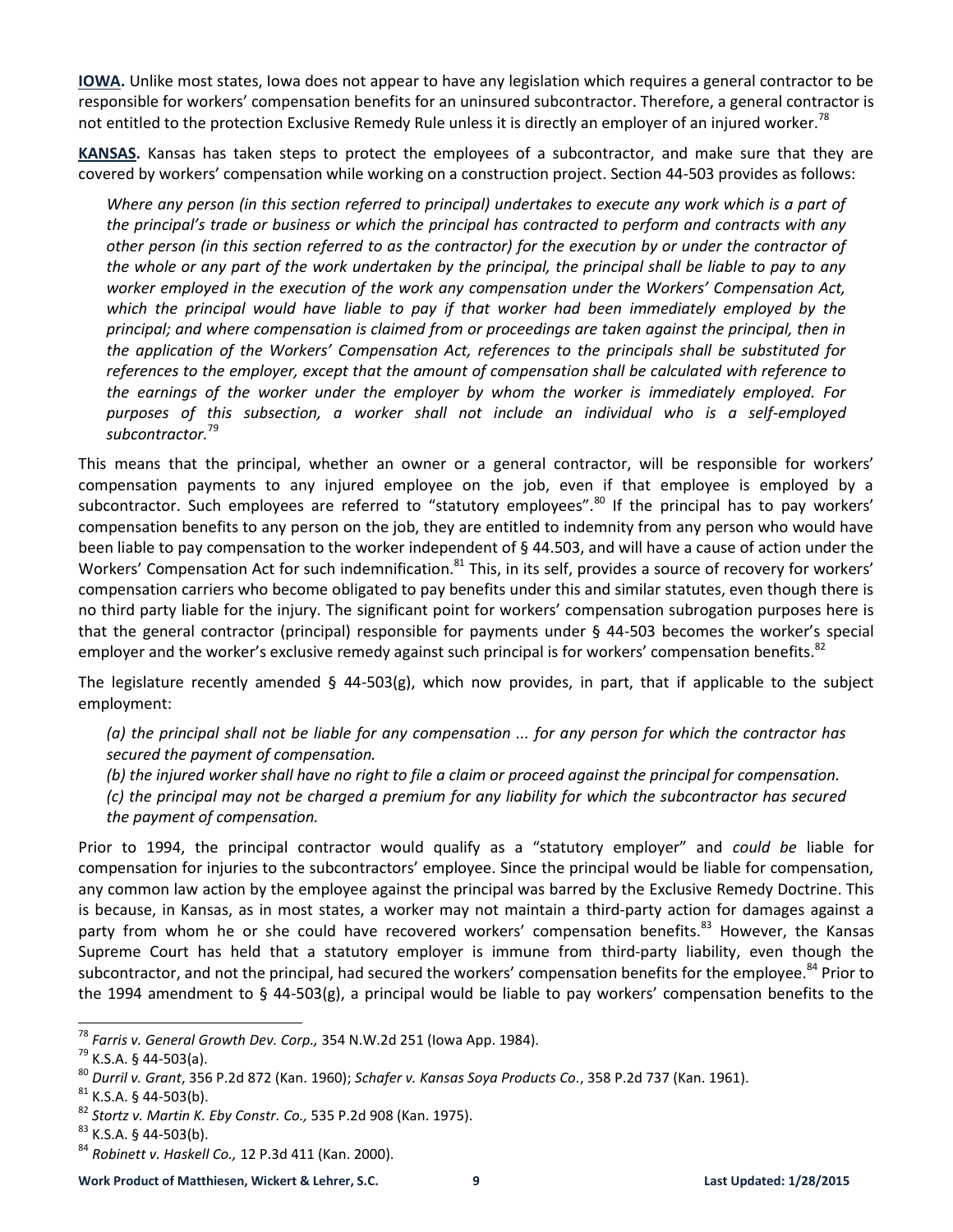injured worker of the subcontractor as if the worker were a direct employee.<sup>85</sup> The worker could have claimed benefits from the principal or the subcontractor, if the subcontractor provided such benefits.<sup>86</sup> Therefore, both the principal and the contractor would be immune from third-party liability under the exclusive remedy provisions of the Kansas Workers' Compensation Act.<sup>87</sup> When § 44-503(g) was amended in 1944, the principal was no longer liable for compensation if the contractor had secured the payment of compensation. Instead, the principal would be only secondarily liable for payment of benefits in the event that the subcontractor failed to provide benefits.<sup>88</sup> The Kansas Supreme Court held that even when a principal is only secondarily liable for workers' compensation benefits, it is still immune from third-party liability.<sup>89</sup>

**KENTUCKY.** In construction settings, Kentucky law provides that a contractor who subcontracts all or any part of a contract, that contractor and his workers' compensation carrier, will be liable for the payment of compensation benefits to the employees of the subcontractor, unless the subcontractor has secured workers' compensation coverage on its own.<sup>90</sup> A "contractor" is defined as a person who engages another person to perform part of the work which is a recurrent part of the contractor's business, trade or occupation.<sup>91</sup> If such a contractor becomes liable for workers' compensation benefits, it may take advantage of the Exclusive Remedy Rule and claim immunity from tort actions filed by employees of subcontractors.<sup>92</sup> In order to obtain the exclusive remedy provision, a "contractor" under § 342.610 must contract with another to do work of a kind which is a recurrent part of the work of the trade or occupation of such person.<sup>93</sup> This has been interpreted to mean that a person who engages another to perform a part of the work which is a recurrent part of his business, trade, or occupation is a "contractor", even though he may never perform that particular job with his own employees. He is still a contractor if the job is one that is usually a regular or recurrent part of his trade or occupation.<sup>94</sup>

**LOUISIANA.** Louisiana law does not have any specific restrictions with regard to suits against subcontractors or other related companies in third-party actions. However, a third party will be immune from suit by either the employee, the employer, or the workers' compensation carrier under the Borrowed Servant and Statutory Employer Doctrines, if the worker is, in fact, a borrowed servant at the time of the injury.<sup>95</sup> The Borrowed Servant Doctrine provides that in certain circumstances a borrowing employer will be immune from suit from the employee if he meets certain requirements. The most important factor is that the borrowing employer must have control over the employee and the work he is performing, beyond mere suggestion of details or cooperation.<sup>96</sup> Other relevant factors include whose work is being performed, whether there was any agreement between the original and borrowing employers, whether the employee acquiesced in the new work situation, whether the original employer terminated its relationship with the employee, who provided the tools in place of performance, the length of the employment, who had the right to discharge the employee, and who had the obligation to pay the employee.

The Statutory Employer Doctrine grants immunity whenever the services or work provided by the immediate employer is contemplated by or included in a contract between the principal and any person or entity other than the employee's immediate employer. For example, if any contractor is hired to build a house and hires a subcontractor to complete the roof, and one of the subcontractor's employees fall from the roof and is injured,

Work Product of Matthiesen, Wickert & Lehrer, S.C. **10 10 Last Updated: 1/28/2015** 

l <sup>85</sup> K.S.A. § 44-503(a).

 $86$  K.S.A. § 44-503(a)(c).

<sup>87</sup> *Woods v. Cessna Aircraft Co.,* 553 P2d 900 (Kan. 1976).

<sup>88</sup> K.S.A. § 44-503(g).

<sup>89</sup> *Robinett v. Haskell Co.,* supra; *Butera v. Fluor Daniel Constr. Corp.,* 61 P.3d 95 (Kan. App. 2003).

<sup>90</sup> K.R.S. § 342.610.

<sup>91</sup> *Firemen's Fund Ins. Co. v. Sherman & Fletcher*, 705 S.W.2d 459 (Ky. 1986).

<sup>92</sup> *Id.*; K.R.S. § 342.691(1) (stating that for purposes of Exclusive Remedy Rule, the term "employer" shall include a "contractor" covered by Subsection 2 of § 342.610).

<sup>93</sup> K.R.S. § 342.610.

<sup>94</sup> *Firemen's Fund Ins. Co. v. Sherman & Fletcher*, supra.

<sup>95</sup> La. R.S. § 23:1032 and § 23:1061.

<sup>96</sup> *Stephens v. Witco Corp.,* 198 F.3d 539 (5th Cir. 1999); *Richard v. Teague*, 636 So.2d 1160 (La. App. 1994).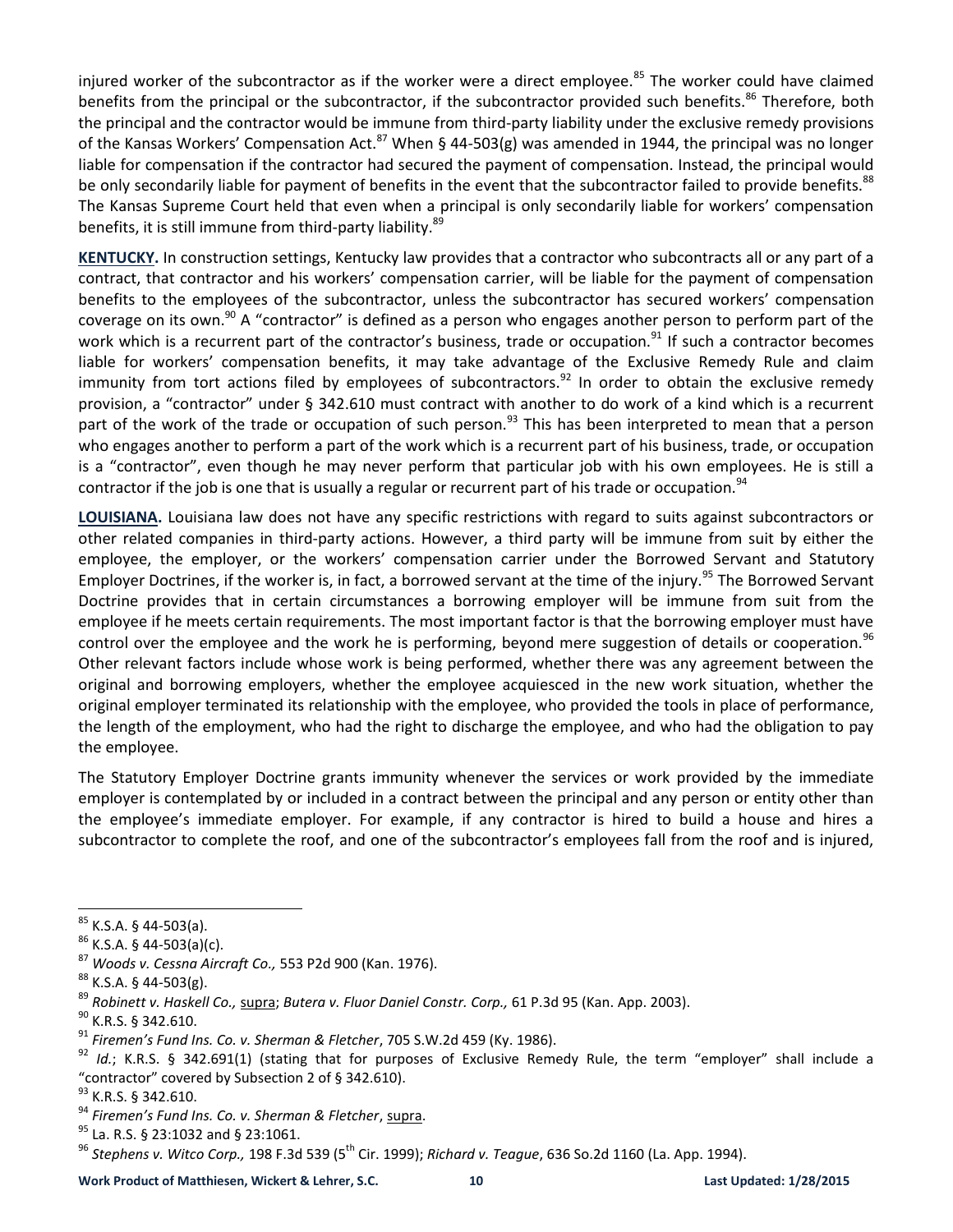the employee cannot sue the contractor.<sup>97</sup> A written contract must exist in order for the Statutory Employer Doctrine to apply.

**MAINE.** Any owner or contractor contracting for any work which is part of its usual trade, occupation, profession or business, is deemed to be an employer for purposes of providing workers' compensation benefits to each employee of any contractor or subcontractor underneath it.<sup>98</sup> Nonetheless, the owner or general contractor provides such workers' compensation benefits will not be immune from a third-party action due to the Exclusive Remedy Rule. 99

**MARYLAND.** Maryland law requires a principal contractor to provide and pay workers' compensation benefits to the employee of any contractor or subcontractor, provided that the work undertaken is part of the business, occupation, or trade of the principal contractor.<sup>100</sup> Therefore, when certain conditions are met, the Maryland Workers' Compensation Act broadens the definition of "employer" to cover principal contractors that ordinarily would not be considered employers under common law.<sup>101</sup> To have immunity under the Exclusive Remedy Rule in Maryland, a principal contractor must:

*(1) have contracted to perform the work;*

*(2) which is a part of his trade, business, or occupation; and* 

*(3) must have contracted with a subcontractor for the execution by or under the subcontractor of the whole or any part of such work.<sup>102</sup>*

Principal contractors who do not meet the requirements of § 9-508 are not considered "statutory employers" and can be sued as third parties.<sup>103</sup>

**MASSACHUSETTS.** Where a subcontractor or independent contractor failed to have workers' compensation coverage and an employee of theirs is injured, the employee may seek benefits through the general contractor and the worker's compensation carrier for the general contractor would have a lien against and be able to seek recovery either from the third-party tortfeasor or from the uninsured subcontractor.<sup>104</sup> However, if the general contractor has paid benefits because the subcontractor is uninsured, the employee may not sue the general contractor as a third party.<sup>105</sup> The general contractor or owner thus responsible for workers' compensation benefits to employees of subcontractors will be immune from a third-party action under the Exclusive Remedy Rule.<sup>106</sup> For many years, Massachusetts followed the Minority Rule by employing the Common Employment Doctrine, which holds that the plaintiff and the defendant's employer and every other workman on the job, including subcontractors and general contractors and their employees, regardless of position, where engaged in a common employment and having workers' compensation benefits, are all immune from third-party suit.<sup>107</sup> This theory was, and still is, the Minority Rule in the country, because instead of protection flowing up hill to general contractors and owners, it also flowed down hill to subcontractors.<sup>108</sup> However, Massachusetts abolished the *Common Employment Doctrine* by statute in 1972.<sup>109</sup>

**MICHIGAN.** In Michigan, a contractor who contracts with a subcontractor for the whole or any part of any work undertaken by the contractor, is liable to pay workers' compensation benefits for all employees of the subcontractor.<sup>110</sup> If the contractor must pay benefits to the employee of a subcontractor, because the

<sup>97</sup> *Benoit v. Hunt Tool Co.,* 53 So.2d 137 (La. 1951).

<sup>98</sup> Me. Rev. Stat. Ann. Tit. 26, § 1043(10) (2003).

<sup>99</sup> Me. Rev. Stat. Ann. Tit. 39-A, § 906 (1993).

 $100$  Md. Labor & Emply § 9-508 (2002).

<sup>101</sup> *Rodriguez Novo v. Recchi America, Inc.,* 846 A.2d 1048 (Md. Ct. App. 2004).

<sup>102</sup> *Id.*

<sup>103</sup> *Id.*

<sup>104</sup> M.G.L.A. 152 § 18 (2000).

<sup>105</sup> *Russell v. Dommell*, 806 N.E.2d 128 (Mass App. 2004) (*unpublished decision*).

<sup>106</sup> *Cozzo v. Atlantic Refining Co.,* 12 N.E.2d 744 (Mass. 1938).

<sup>107</sup> *Dresser v. New Hampshire Structural Steel Co.,* 4 N.E.2d 1012 (Mass. 1936).

<sup>108</sup> See *Thompson v. Mehlhaff*, 698 N.W.2d 512 (S.D. 2005) (regarding the application of this Minority Rule).

 $109$  M.G.L.A. 152 § 15 (2003).

 $110$  M.C.L.A. § 418.171 (1985).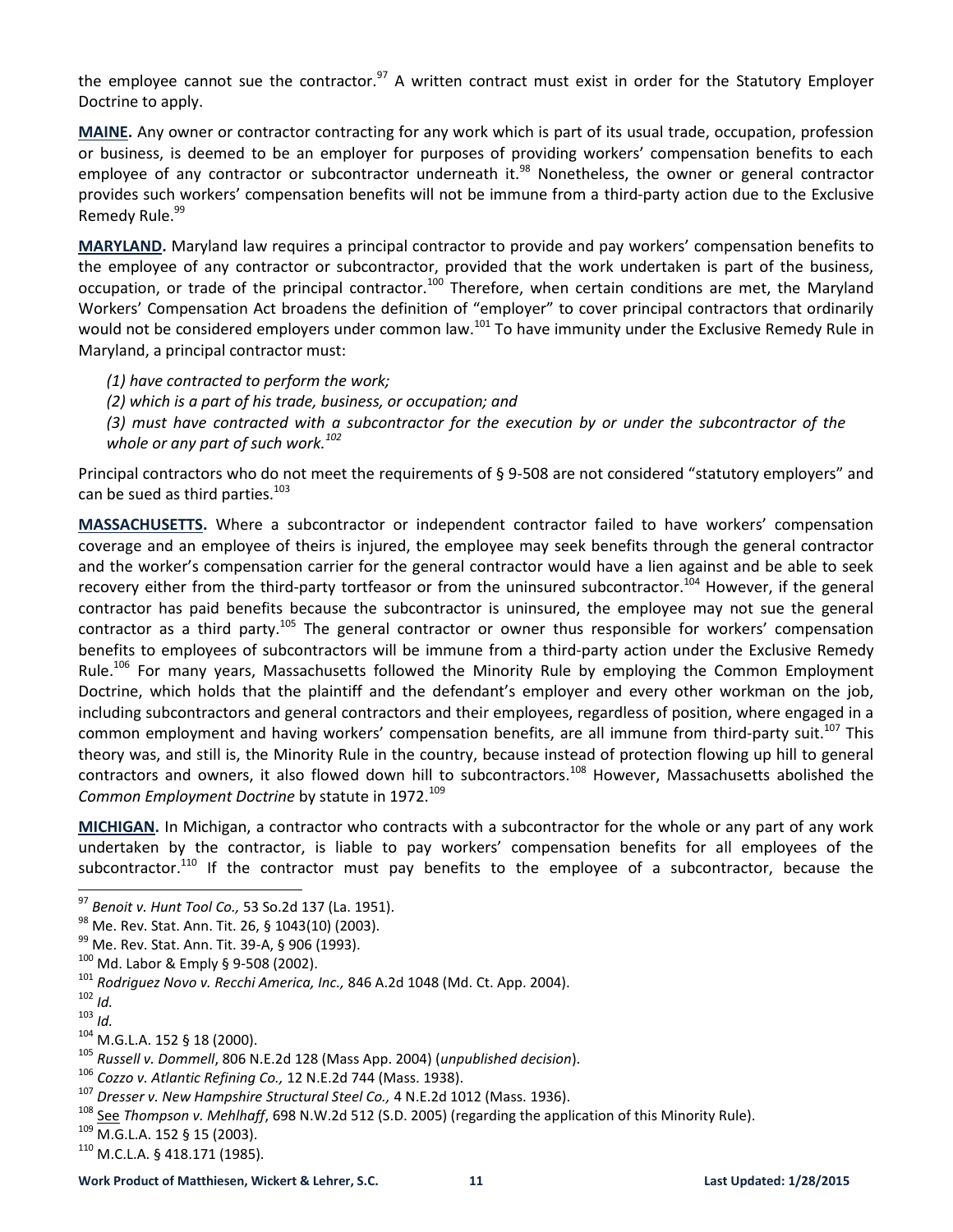subcontractor failed to provide for workers' compensation coverage, then the contractor will be deemed to be a "statutory employer" and subject to the Exclusive Remedy Rule within Michigan. $^{111}$ 

**MINNESOTA.** Minnesota makes a distinction in construction situations with regard to a general contractor who is engaged in a "common enterprise" with the subcontractor. In such situations, an injured employee of a subcontractor who elects to receive workers' compensation benefits from a subcontractor or its insurer, may not sue the general contractor as a third party where the contractor and subcontractor are engaged in a "common enterprise".<sup>112</sup> When a subcontractor fails to properly insure its employees, the general or intermediate contractor becomes liable for all benefits due to the subcontractor's injured employee, via Minnesota statute.<sup>113</sup> Unlike a majority of states, which regard a contractor under similar statutes to be "statutory employer" and its third-party liability subject to the Exclusive Remedy Rule, a general contractor liable to pay workers' compensation benefits to the employee of a subcontractor will not be immune from tort liability via the Exclusive Remedy Rule, and can be sued as a third party by the injured employee of the subcontractor.<sup>114</sup> The same is true for a contractor who "elects" to provide coverage to employees of an independent contractor under § 176.041.<sup>115</sup>

**MISSISSIPPI.** Mississippi statutorily requires a contractor to secure payment of compensation to employees of subcontractors, unless the subcontractor has secured such coverage.<sup>116</sup> Where a contractor secures such coverage, it is to be considered a "statutory employer" of the subcontractors' employees and immune from thirdparty suits under the Mississippi Exclusive Remedy Rule.<sup>117</sup> Recent case law indicates that a contractor can avoid third-party liability and take advantage of the Exclusive Remedy Rule simply by "securing" such compensation, including simply requiring the subcontractor to provide such benefits to its employees via the construction contract.<sup>118</sup> The legal fiction of the "statutory employer" defense in Mississippi is paper thin. To grant a contractor "statutory employer" status simply because it requires its subcontractors to obtain workers' compensation insurance seems contrary to the intent and purpose of the Act, and is likely to be overruled with a proper set of facts, despite its longstanding precedent.

**MISSOURI.** In *Quinn*, an employee brought a negligence action against two employees of the construction site's general contractor for injuries he sustained when the general contractor's employees threw a piece of steel off of the roof of a three-story building.<sup>119</sup> The Court held that Quinn could not maintain his claim against the coemployees because their apparent negligence was merely a failure to provide a safe place working environment.<sup>120</sup> "Co-employees cannot be held personally liable for their negligence in carrying out their employer's non-delegable duties, whether it is the employer's duty to provide its employees with a reasonable safe place to work, or any other non-delegable duty." $121$  The employee must show that the co-employee had a personal duty of care separate and apart from the employer's non-delegable duties.<sup>122</sup>

**MONTANA.** Montana requires that an employer who contracts with an independent contractor to perform work of a kind which is a regular or recurrent part of the work of such employer, is liable for payment of the workers' compensation benefits to the employees of the subcontractor if such subcontractor has not complied with coverage requirements for the Workers' Compensation Act.<sup>123</sup> The employer/general contractor, however, is not entitled to immunity under the Exclusive Remedy Rule as a "statutory employer", even though he is compelled to

l

<sup>120</sup> *Id*. at 433.

<sup>111</sup> *Dagenhardt v. Special Mach. & Eng'g, Inc*., 345 N.W.2d 164 (Mich. 1984), *reh'g denied*, 362 N.W.2d 217.

<sup>112</sup> *O'Malley v. Ulland Bros.,* 549 N.W.2d 889 (Minn. 1996).

<sup>113</sup> M.S.A. § 176.215 (1995).

<sup>114</sup> *Hallas v. Maegele Outdoor Advertising, Inc.*, 541 N.W.2d 594 (Minn. App. 1995).

<sup>115</sup> *Id*.

<sup>116</sup> M.C.A. § 71-3-7 (1990).

<sup>117</sup> *Mosley v. Jones*, 80 So.2d 819 (Miss. 1955).

<sup>118</sup> *Doubleday v. Boyd Constr. Co.,* 418 So.2d 823 (Miss. 1982); *Richmond v. Benchmark Constr. Corp.*, 692 So.2d 60 (Miss. 1997).

<sup>119</sup> *Quinn v. Clayton Constr. Co., Inc.,* 111 S.W.3d 428 (Mo. App. 2003).

<sup>121</sup> *Id*. at 432.

<sup>122</sup> *Id*.

<sup>123</sup> Mont. Stat. § 39-71-405 (1979).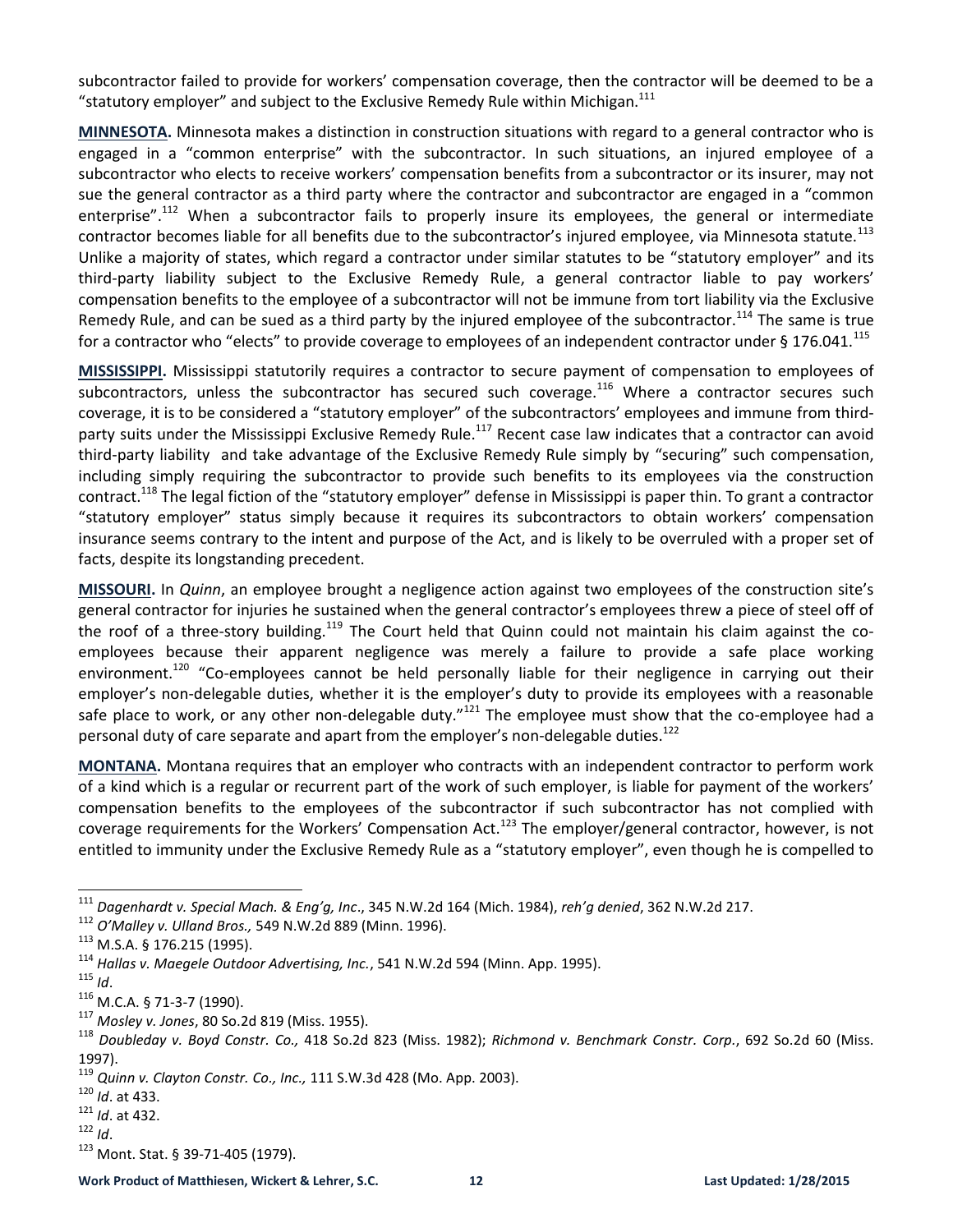provide workers' compensation benefits.<sup>124</sup> Only an "immediate employer" who hired the injured worker and who provides coverage is able to take advantage of the Exclusive Remedy Rule.<sup>125</sup>

**NEBRASKA.** In Nebraska, if an owner contracts with a contractor or a contractor, in turn with a subcontractor, the contract may require the contractor or subcontractor to obtain workers' compensation insurance for injured workers on the project.<sup>126</sup> If an owner hires an independent contractor, but fails to require the independent contractor to procure workers' compensation insurance, that owner is liable as the "statutory employer" of an injured worker on the project.<sup>127</sup> The actual employer remains primarily liable for benefits, but the owner becomes secondarily liable to pay such benefits to employees of the contractor or subcontractor.<sup>128</sup> Such a statutory employer is entitled to indemnity from the actual employer for all amounts it is required to pay in compensation benefits.<sup>129</sup> Where the owner or contractor actually procures workers' compensation insurance for the injured worker, that owner or contractor is considered to be an "employer" under the protection of the Exclusive Remedy Rule in Nebraska.<sup>130</sup>

**NEVADA.** Subrogating in construction settings in Arizona is the most complicated of all states and can be very difficult to accomplish. In any construction setting, any subcontractor, independent contractor, or employee of either, is deemed to the employer of an injured employee of another contractor or subcontractor, if they are performing the type of work for which the principal contractor is licensed.

Section 616A.210 (formerly § 616.085) states in part that all *"subcontractors, independent contractors and the employees of either shall be deemed to be employees of the principal contractor for ..."* Therefore, the Nevada Industrial Insurance Act (NIIA) confers the exclusive remedy obstacle on any employee of a subcontractor injured as the result of the negligence of another subcontractor's employee working for the same principal contractor because they are considered to be working in "the same employ", and are therefore considered "statutory coemployees".<sup>131</sup> Because all of the employees of any subcontractor for a principal contractor shall be considered statutory employees, the questions arose whether a sub-subcontractor is also a statutory employee under NIIA. Nevada courts held that it was.<sup>132</sup>

The immunity afforded to all subcontractors and their employees was held by later courts to not be absolute.<sup>133</sup> The Court in *Meers* employed the "normal work" test to determine whether the type of work a subcontractor was doing entitled it to NIIA immunity:

*"The test (except in cases where the work is obviously a subcontracted fraction of a main contract) is whether that indispensable activity is, in that business, normally carried on through employees rather than independent contractors."*<sup>134</sup>

There was a good deal of confusion in Nevada with regard to which test applied when determining who was "in the same employ" for NIIA immunity purposes,  $135$  which provided in part:

(1) A person is not an employer for the purposes of this Chapter if:

<sup>124</sup> *Webb v. Montana Masonry Constr. Co.*, 761 P.2d 343 (Mont. 1988); *Trankel v. State, Dept. of Military Affairs*, 938 P.2d 614 (Mont. 1997).

<sup>125</sup> *Trankel*, supra.

<sup>126</sup> Neb. Rev. Stat. § 48-116 (1986).

<sup>127</sup> *Rogers v. Hansen*, 317 N.W.2d 905 (Neb. 1982).

<sup>128</sup> *Id*.

<sup>129</sup> *Id.*

<sup>130</sup> *Jones v. Rossbach Coal Co.,* 264 N.W. 877 (Neb. 1936).

<sup>131</sup> *Aragonez v. Taylor Steel Co.*, 462 P.2d 754 (Nev. 1969).

<sup>132</sup> *Stolte, Inc. v. District Court*, 510 P.2d 870 (Nev. 1973) (holding that the overall scheme of NIIA is to provide coverage for *all* employees working for, *or under*, the principal contractor).

<sup>133</sup> *Meers v. Haughton Elevator*, 701 P.2d 1006 (Nev. 1985).

<sup>134</sup> *Meers*, 701 P.2d at 1007 (*quoting Bassett Furniture Indus. v. McReynolds*, 224 S.E.2d 323 (Va. 1976).

<sup>&</sup>lt;sup>135</sup> See Leslie v. J.A.Tiberti Constr., 664 P.2d 963 (Nev. 1983), in which a five-factor fact-intensive "control test" was applied in a construction case. However, this test was then applied in some non-construction cases as well. *Sins v. General Tel. Ambers & Electronics*, 815 P.2d 151 (Nev. 1991).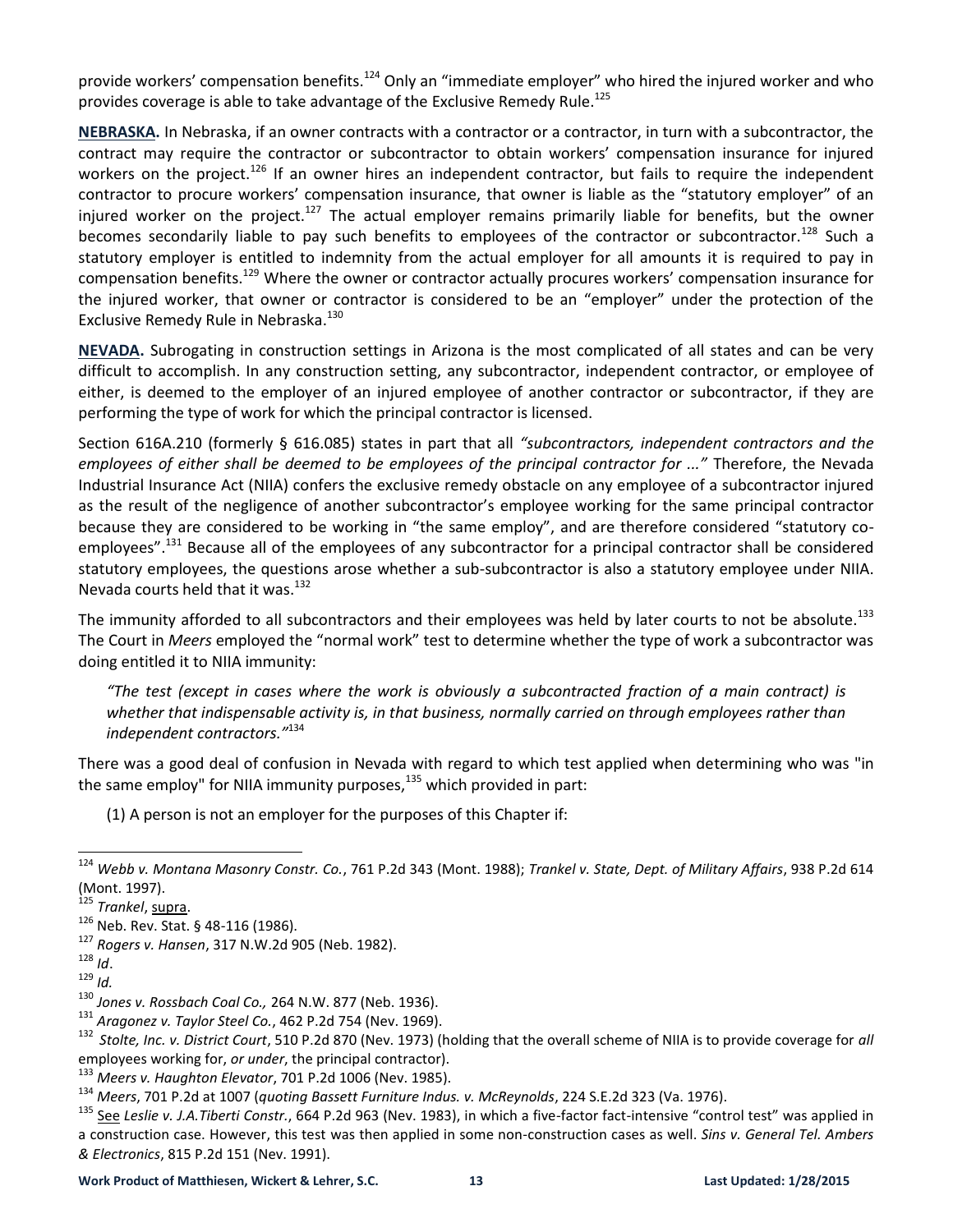(a) He enters into contract with another person or business which is an independent enterprise; and

(b) He's not in the same trade, business, profession and occupation as the independent enterprise...;

(3) The provisions of this section do not apply to a principal contractor who is licensed pursuant to Chapter 624 of N.R.S.

In 1991, Nevada enacted in N.R.S. § 616.262.<sup>136</sup> Section 616.262(1)(b) merely codified the *Meers* test.<sup>137</sup> A Nevada Court further stated that:

*"If a principal contractor is a licensed contractor pursuant to Chapter 624, the principal contractor will be the "statutory employer" of the independent contractors (or subcontractors) and their employees. If a principal contractor is not a licensed contractor, it will be the statutory employer only if it can show that it is in the "same trade" under the Meers test.*<sup>138</sup> *From that point on, construction cases and nonconstruction cases must be differentiated. If the situation is a non-construction case, the Meers test is to be applied to ascertain whether the defendant is immune from suit under NIIA or may be sued on common law principals."*<sup>139</sup>

In constructions cases, however, if the defendant is not a principal contractor<sup>140</sup> licensed pursuant to N.R.S. Chapter 624, or is not working pursuant to a construction agreement with such a licensed principal contractor, the *Meers* test must be applied to determine immunity. If the defendant in a third-party action is a principal contractor, however, and is licensed pursuant to N.R.S. § 624 or is a licensed contractor working pursuant to a construction agreement with a licensed principal contractor, and is performing part of the construction work for which it is licensed when the injury occurs, that defendant is immune from further suit as a matter of law.<sup>141</sup> Since 1991, after the enactment of § 616.262<sup>142</sup> the classic "control test" is no longer the primary standard used to determine whether one is an employer and immune from suit under NIIA. Rather, the issue of control is only one fact that is to be considered in resolving "normal work" issues under *Meers*.

If the defendant in a construction case is not a principal contractor licensed pursuant to N.R.S. Chapter 24, or is not working pursuant to a construction agreement with such a licensed principal contractor, the *Meers* test must be applied to determine immunity. On the other hand, if the defendant in a construction case is a principal contractor licensed pursuant to N.R.S. Chapter 624, or is a licensed contractor working pursuant to a construction agreement with a licensed principal contractor, and the defendant is performing part of the construction work for which is licensed when the injury occurs, that contractor is immune from further suit as a matter of law. No further factual analysis is necessary.<sup>143</sup>

In summary, see the following flow chart that can be used to determine whether or not an entity is immune from third-party suit under Nevada law, in a construction setting.

<sup>136</sup> Later re-codified as N.R.S. § 616B.603.

<sup>137</sup> *Oliver v. Barrick Goldstrike Mines*, 905 P.2d 168 (Nev. 1995) (holding that the "same trade" language used in N.R.S. § 616.262(1)(b) referred to the "normal work" test stated in *Meers*).

<sup>138</sup> *Oliver*, 905 P.2d at 174-175.

<sup>139</sup> *Sins v. General Tel. & Electronics*, 815 P.2d 151 (Nev. 1991) (janitor working at GTE manufacturing plant killed by chemical toxins, the issue was whether janitor was a statutory employee of GTE); *Meers v. Haughton Elevator*, supra; *Quick v. Freeman Decorating Co.*, 2003 WL187106 (9<sup>th</sup> Cir. Nev. 2003) (employee of firm engaged in assembly and disassembly of convention booths brought state-law negligence suit against independent contractor hired by his employer to transport and store equipment during convention).

<sup>&</sup>lt;sup>140</sup> N.R.S. § 616.115 (re-codified as N.R.S. § 616A.285) (defines "principal contractor" as a person who: (1) coordinates all the work on an entire project; (2) contracts to complete an entire project; (3) contracts for services of any subcontractor or independent contractor; or (4) is responsible for payment to any contracted subcontractors or independent contractors).

<sup>141</sup> *Tucker v. Action Equip. & Scaffold Co.,* 951 P.2d 1027 (Nev. 1997) (holding that for immunity purposes, the term "principal contractor" encompasses subcontractors, sub-subcontractors and independent contractors).

 $142$  Re-codified as § 616B.603.

<sup>143</sup> *Harris v. Rio Hotel & Casino, Inc.,* supra. (holding where land owners who are not themselves contractors, but who hire licensed general contractors to construct improvements are sued as third parties, and are automatically considered to be statutory employers and it is not necessary to conduct *Meers* test).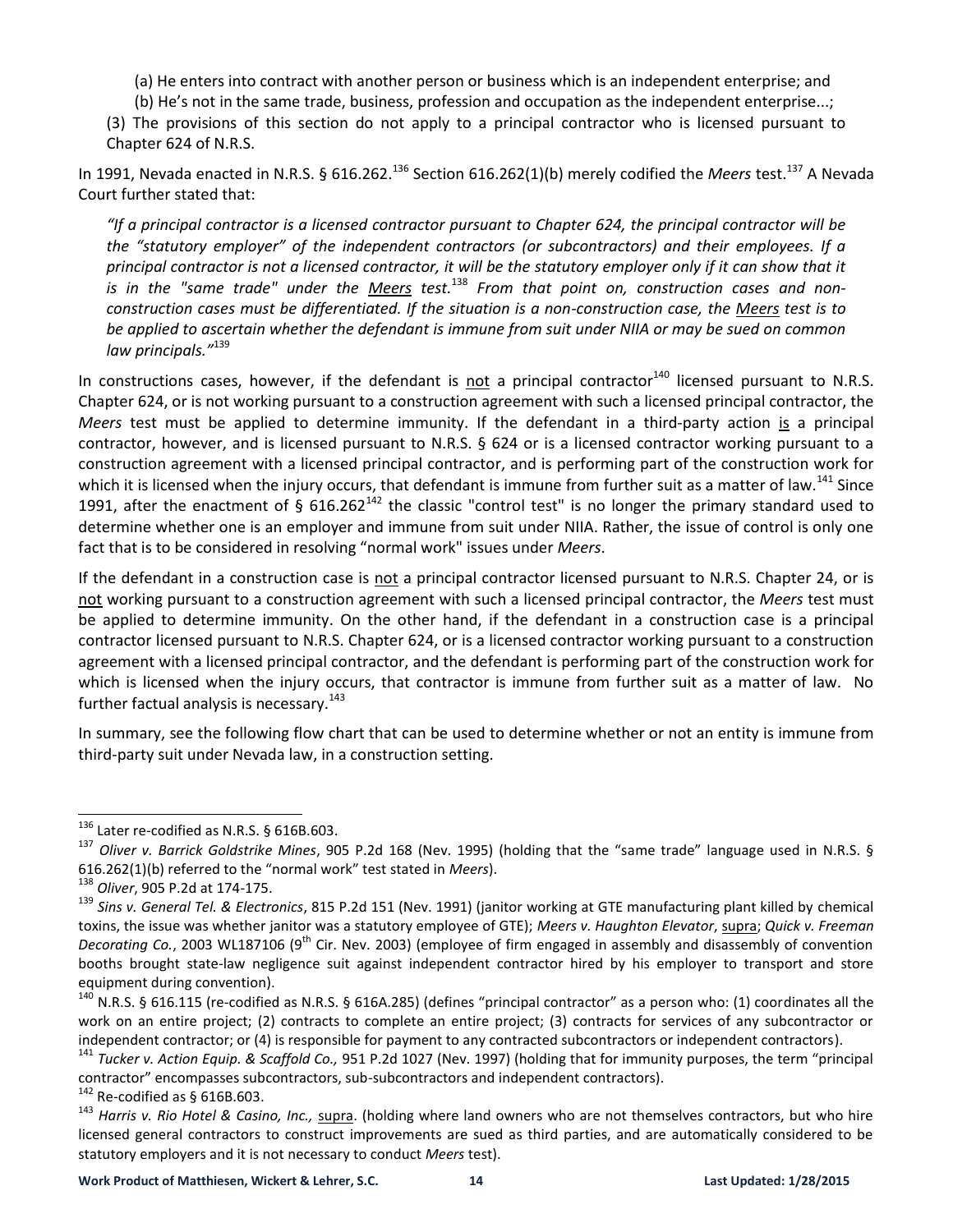

<sup>&</sup>lt;sup>A</sup> See N.R.S. § 616B.603 – Includes Subcontractors and Independent Contractors. N.R.S. 616A.28 (Tucker).

<sup>&</sup>lt;sup>B</sup> See N.R.S. § 616B.603 – Fact Specific Approach Normal Work Test "In The Same Employ?" "Same Trade" N.R.S. § 616B.603.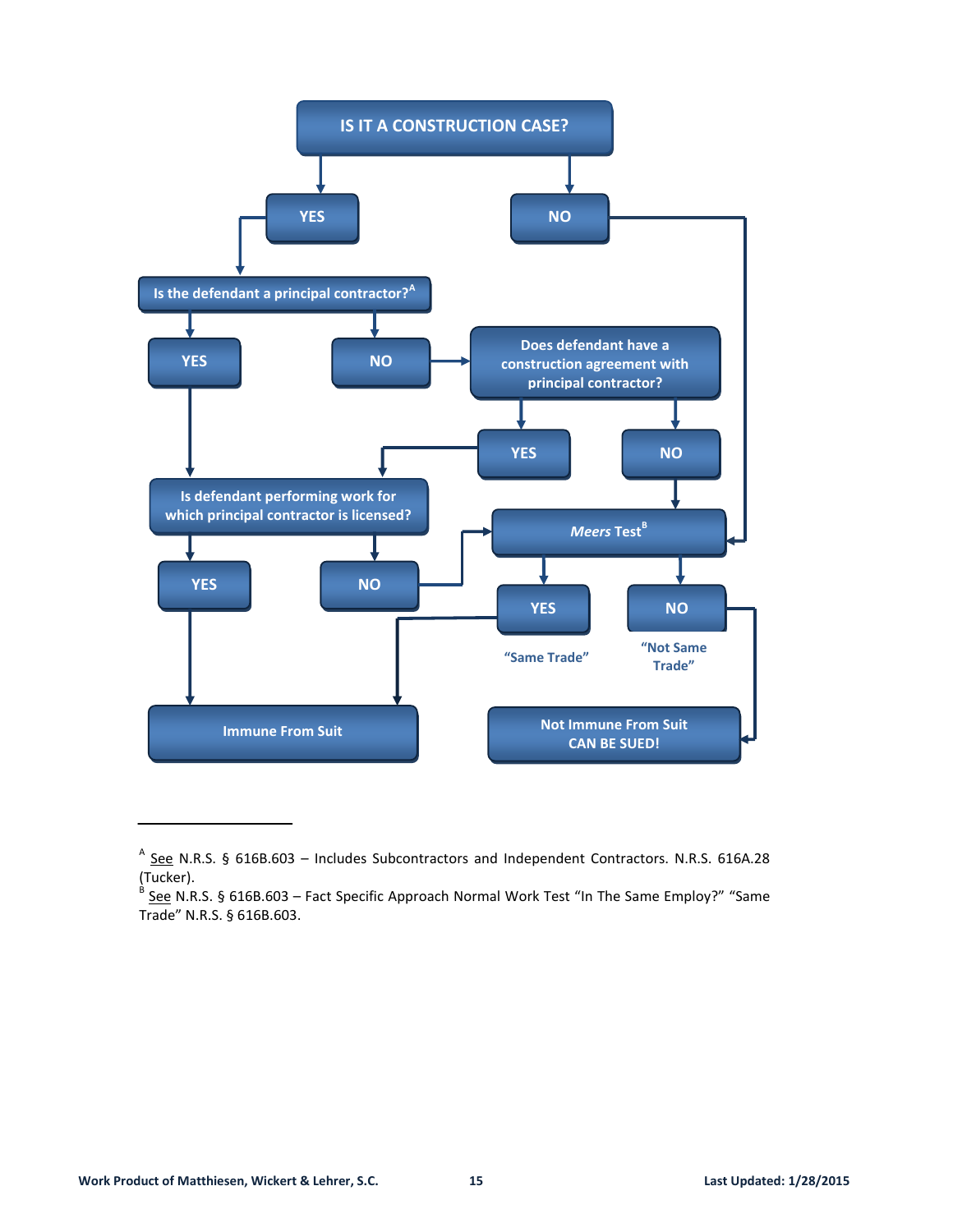However, Nevada wasn't quite finished making it difficult for workers' compensation carriers to subrogate in construction settings. Every Nevada employer within the provision of Chapter 616A-616D or 617 of N.R.S., must provide and secure workers' compensation for any personal injuries by accidents sustained by an employee which occurs and arises out of and in the course of employment.<sup>146</sup> For purposes of this requirement, a contractor or subcontractor is deemed to have provided and secured compensation for their employees as required by § 616B.612(1) *to the extent that* those employees are covered by a consolidated insurance program.<sup>147</sup> A Consolidated Insurance Program (CIP) is commonly known as "wrap-around insurance". A Owner-Controlled Insurance Program (OCIP) means that the project owner, or general contractor buys one policy to cover the entire project. All subcontractors are usually enrolled in the project. If the owner purchases the program, as in this case, it is known as OCIP. With an OCIP, everyone working at the project sight is covered under one master liability insurance policy. When the project is bid, each contractor subtracts out its lined item for liability insurance and the owner receives a portion of the cost of the OCIP premium back in the form of lower construction costs. OCIPs typically provide coverage through substantial completion of construction plus a period of years thereafter, typically 10 years. The benefits to the owner are significant because they guarantee they will have coverage and force the limits they selected for the applicable statute, and they can be comfortable that any contractor setting foot on the site is covered.

**NEW HAMPSHIRE.** An owner or subcontractor who subcontracts all or any part of a contract is liable for workers' compensation benefits to the employees of subcontractors.<sup>148</sup> Although case law is sparse on this issue, it can be argued that the owner or contractor responsible for benefits to the employee of a subcontractor can claim immunity under the Exclusive Remedy Rule in New Hampshire.

**NEW JERSEY.** Under the New Jersey Compensation Act, a general contractor is liable for payment of compensation benefits to employees of a subcontractor only in the event that the subcontractor has failed to secure workers' compensation insurance.<sup>149</sup> If the general contractor becomes liable for compensation benefits to the employee of a subcontractor, he is granted a right of reimbursement from the derelict subcontractor. But where the subcontractor takes out compensation insurance, the general contractor may be treated as a third party and is not granted immunity from a third-party action filed by the employee of the subcontractor.<sup>150</sup>

**NEW MEXICO.** In a construction setting, New Mexico law requires that if an employer procures any work to be done wholly or in part for him by a contractor other than an independent contractor, and the work to be done is a part or process in the trade or business or undertaking of such employer, then such employer shall be liable to pay all compensation benefits to employees of such subcontractor, just as if the work was done without the use of the subcontractor.<sup>151</sup> A general contractor who pays benefits pursuant to § 52-1-22 may take advantage of the Exclusive Remedy Rule if sued by an employee of the subcontractor, provided that it shows that the subcontractor is not an independent contractor and that "the work so procured to be done as a part or process in the trade or business or undertaking of the general contractor."<sup>152</sup> A subcontractor is not an independent contractor when the principal contractor has the "right to control" the subcontractor.<sup>153</sup> Immunity only applies when the contractor is liable to pay benefits to employees of subcontractors.<sup>154</sup> They are not entitled to immunity simply because they contractually assure insurance coverage to employees of their subcontractors.<sup>155</sup>

**NEW YORK.** In the context of construction litigation, New York law requires a contractor who subcontracts all or parts of a contract to be liable and pay workers' compensation benefits to any employee and subcontractor who

<sup>146</sup> N.R.S. § 616B.612(1).

 $147$  N.R.S. § 616B.612(2) (Emphasis added).

<sup>148</sup> N.H. Rev. Stat. Ann. § 281-A:18 (1989).

<sup>149</sup> *Wilson v. Faull*, 141 A.2d 768 (N.J. 1958).

<sup>150</sup> *Id*.

<sup>&</sup>lt;sup>151</sup> N.M.S.A. § 52-1-22 (1965) (the work procured shall not be construed to be "casual employment").

<sup>152</sup> *Chavez v. Sundt Corp.*, 920 P.2d 1032 (N.M. 1996).

<sup>153</sup> *Harger v. Structural Services, Inc.,* 916 P.2d 1324 (N.M. 1996).

 $154$  *Id.* 

<sup>155</sup> *Id;* N.M.S.A. § 52-1-6.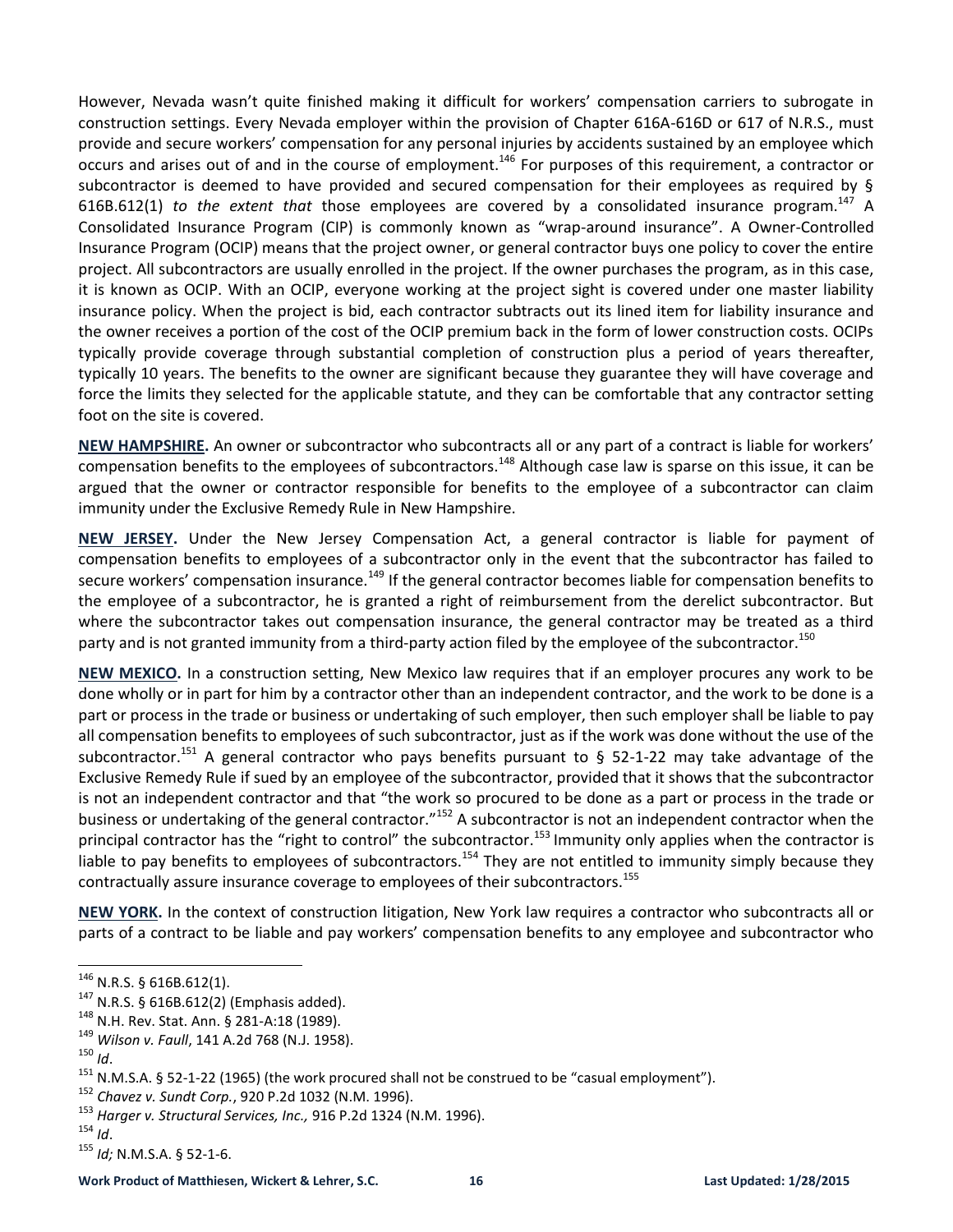is injured on the job.<sup>156</sup> Nonetheless, New York has held that an employee of a subcontractor may pursue a thirdparty action against the contractor, even if the contractor is responsible for paying workers' compensation benefits under § 56.<sup>157</sup> The courts have rationalized that a situation where a worker receives compensation benefits from the same party with whom he has a common law third-party action is not of his making, and it was within the power of the contractor to require that the plaintiff's direct employer provide compensation for the employee, but he chose not to do so. In addition, New York also concludes that the contractor is a better position than the worker to select a responsible subcontractor and to see to it that the subcontractor secures compensation.

**NORTH CAROLINA.** North Carolina has legislated that any contractor who sublets any contract for the performance of any work without requiring for such contractor a Certificate of Insurance indicating that he has obtained workers' compensation insurance for the subcontractor's employee, will be liable for workers' compensation benefits to the employees of the subcontractor.<sup>158</sup>

**NORTH DAKOTA.** An owner or general contractor is liable to pay workers' compensation benefits to the employee of a subcontractor, where the subcontractor or independent contractor has failed to provide same.<sup>159</sup> It can then be argued by the owner or general contractor that it is an employer immune from third-party actions under the Exclusive Remedy Rule.<sup>160</sup> It should be noted that any person or company which provides on-the-job or other similar training to a worker's compensation worker as a result of a rehabilitation contract without establishing an employment relationship, is exempt from all civil liability.

**OHIO.** Workers' compensation subrogation in Ohio is all but nonexistent. A new statute replaced Ohio's old statute which was declared unconstitutional.<sup>161</sup> A "third party" is defined under the new statute as "an individual, *private insurer, public or private entity, or public or private program that is or maybe liable to make payments to a person without regard to any statutory duty contained in this chapter ...*" <sup>162</sup> This definition appears somewhat broad, and the issue of whether or not a general contractor may claim the exclusive remedy protection and under what circumstances, is not entirely clear at this time.

**OKLAHOMA.** Oklahoma law requires that an owner or contractor is liable for workers' compensation benefits to employees of subcontractors, if an employer/employee relationship is found by the Workers' Compensation Court, but not if the owner/general contractor relies on good faith on proof of valid workers' compensation insurance held by the subcontractor.<sup>163</sup> Such owner or general contractor may claim immunity under the Exclusive Remedy Rule if the owner or general contractor is an "intermediate or principal employer to the immediate employer" of the injured worker.<sup>164</sup> An owner/general contractor is only secondarily liable to employees of its subcontractors or independent contractors if the later failed to secure workers' compensation coverage, but such owners and general contractors are also able to claim the defense of the Exclusive Remedy Rule and may not be sued as a third party.<sup>165</sup> Oklahoma case law appears to indicate that this immunity to third-party actions will exist only where the direct employer has failed to obtain workers' compensation coverage as required by the owner/general contractor.<sup>166</sup> The Majority Rule in this country is that liability for workers' compensation benefits

<sup>&</sup>lt;sup>156</sup> N.Y. Work Comp. § 56 (2003).

<sup>157</sup> *Utillo v. Emory Housing Corp.,* 190 N.Y.S.2d 502 (N.Y. Sup. 1959).

<sup>158</sup> N.C.G.S.A. § 97-19 (1996); N.C.G.S.A. § 97-19.1 (2003) (same as § 97-19, except that it deals with individuals in interstate or intrastate trucking who operates a truck licensed by a governmental motor vehicle regulatory agency).

 $^{159}$  N.D.C.C. § 65-01-02(16)(c) (2003).

<sup>160</sup> *Fleck v. Ang Coal Gasification Co.,* 522 N.W.2d 445 (N.D. 1994).

<sup>161</sup> R.C. § 4123.931.

<sup>162</sup> R.C. § 4123.93(C).

<sup>163</sup> 85 Okla. Stat. Ann. § 11 (2003) (effective Nov. 1, 2003).

<sup>&</sup>lt;sup>164</sup> 85 Okla. Stat. Ann. § 12 (1984).

<sup>165</sup> *Baker v. Hunn Roofing, Inc.,* 399 F. Supp. 628 (D.C. Okla. 1975); *Baldwin v. Big X Drilling Co.,* 322 P.2d 647 (Okla. 1958); *Sumpter v. Lawton Coop. Ass'n*, 384 P.2d 908 (Okla. 1963).

<sup>166</sup> *Harper v. Stroud*, 108 F. Supp. 436 (Okla. 1952); *Fox v. National Carrier*, 709 P.2d 1050 (Okla. 1985); *Mid-Continent Pipe Line Co. v. Wilkerson*, 193 P.2d 586 (Okla. 1948).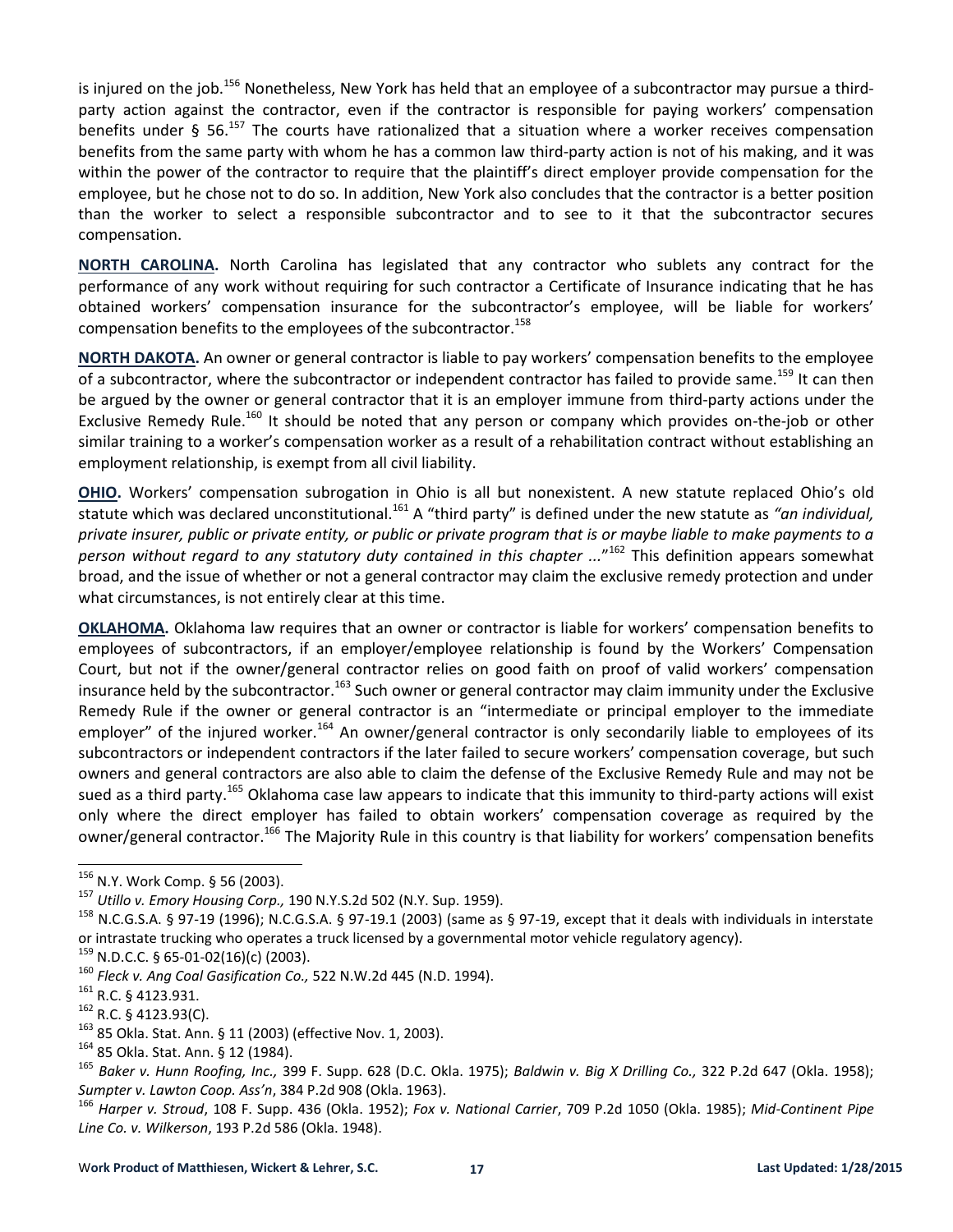only runs up the ladder, not down.<sup>167</sup> Usually, the general contractor receives immunity because the general contractor is the "back-up" provider of workers' compensation coverage.<sup>168</sup> The opposite, however, is not true. When the positions are reversed, and an employee of the general contractor or the general contractor as subrogee, sues the subcontractor in negligence, the great majority of jurisdictions have held that the subcontractor is a third party amenable to suit. The reason for the difference in result is forthright: the general contractor has a statutory liability to the subcontractor's employee, actual or potential, while the subcontractor has no comparable statutory liability to the general contractor's employee. Oklahoma follows the Minority Rule in holding that a general contractor's employee who is injured by a subcontractor could not sue a subcontractor because he was in the "same employment" as the subcontractors.<sup>169</sup> This Minority Rule is followed by other states, including Virginia.<sup>170</sup>

**OREGON.** An owner or contractor who contracts for performance of labor where such labor is a normal and customary part or process of that entity's or person's trade or business, is responsible for providing workers' compensation coverage to all individuals who perform labor under the contract, unless the subcontractor provides such coverage before labor under the contract commences.<sup>171</sup> Such an injured worker would be considered a "subject worker" of the owner or contractor, and the owner or contractor would be protected from the Exclusive Remedy Rule and would not be considered a third person whom the injured worker could sue.<sup>172</sup>

PENNSYLVANIA. Pennsylvania law requires a general contractor to be liable for benefits in a "reserved status" if a subcontractor defaults on his obligation.<sup>173</sup> In order to be liable for workers' compensation benefits as a "statutory employer", five elements must be present:

- *(1) an employer who is under contract with an owner or one in the position of an owner;*
- *(2) premises occupied by or under the control of such employer;*
- *(3) a subcontract made by such employer;*
- *(4) part of the employer's regular business entrusted to such subcontractor; and*
- *(5) the injured worker is an employee of such subcontractor.<sup>174</sup>*

When a third party attempts to defend an action based on the "statutory employer" defense, it has the burden of proving that there is a contract, that its regular business consists of the work which is the subject of the contract, and that it entrusted part of its regular business to the subcontractor/employer of the injured employee.<sup>175</sup> It should be remembered that the statutory employer defense is a legal fiction, based on entirely upon a statute passed in the early part of this century and created to assist the Pennsylvania worker by assuring coverage for that worker under the Workers' Compensation Act.<sup>176</sup> Although not apparent from the terms of the statute, the language of the statute confers upon the statutory employer immunity from suit. This is because § 303(a) of the Act<sup>177</sup> makes workers' compensation benefits the exclusive remedy for an injured worker seeking redress from an

<sup>167</sup> 6 Larsen, *Worker's Compensation Law*, § 111.04[1][e] (2004).

<sup>168</sup> 6 Larsen, *Worker's Compensation Law*, § 111.04[1][b] (2004).

<sup>169</sup> *Alvis v. Bill Jackson Rig Co., Inc.,* 636 P.2d 910 (Okla. App. 1981).

<sup>170</sup> *Cast v. PPG Industries, Inc.,* 664 F.Supp. 237 (W.D. Va. 1987).

<sup>171</sup> O.R.S. § 656.029 (1995).

<sup>172</sup> *Love v. Northwest Exploration Co.,* 678 P.2d 754 (Or. App. 1984); see *Liberty Northwest Ins. Corp. v. Sparks*, 14 P.3d 624 (Or. App. 2000) (word "provide" in the statute means "supply" workers' compensation coverage rather than simply "certified" the existence of such coverage).

<sup>173</sup> 77 P.S. § 462 (also known as § 302(b) of the Pennsylvania Workers' Compensation Act); *Fonner v. Shandon, Inc.,* 724 A.2d 903 (Pa. 1999); *O'Boyle v. J.C.A. Corp.,* 538 A.2d 915 (Pa. Super. 1988).

<sup>174</sup> *McDonald v. Levinson Steel Co.,* 153 A. 424 (Pa. 1930); *Peck*, supra.

<sup>175</sup> *Peck*, supra; *Cranshaw Constr., Inc. v. Ghrist*, 434 A.2d 756 (Pa. Super. 1981).

<sup>&</sup>lt;sup>176</sup> The Act provides that "an employer who permits the entry upon premises occupied by him or under his control of a laborer or an assistant hired by an employee or contractor, for the performance upon such premises of a part of the employer's regular business entrusted to such employee or contractor, shall be liable to such laborer or assistant in the same manner and to the same extent as to his own employee." 77 P.S. § 52 (1939).

 $177$  77 P.S. § 481(a) (1939).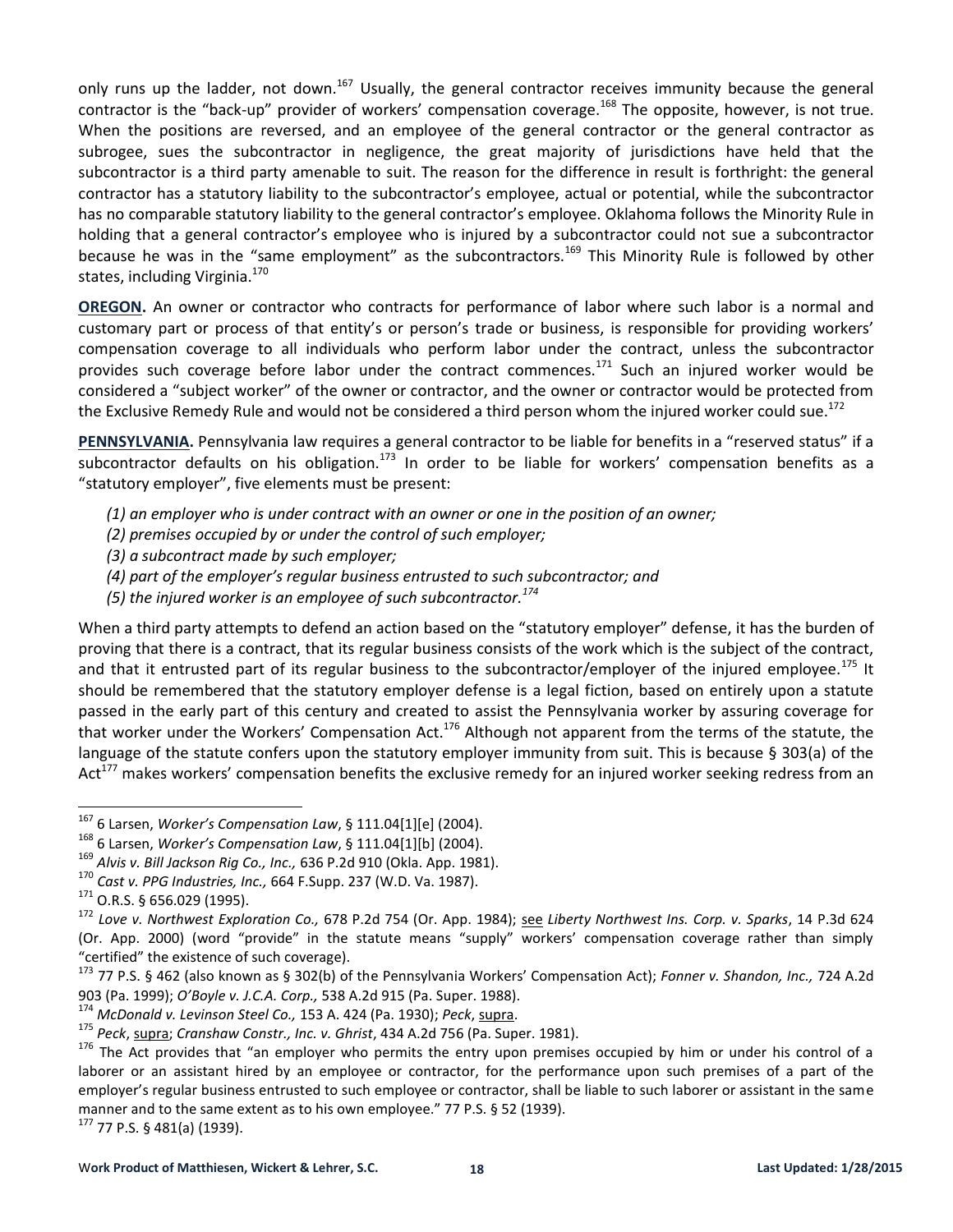actual employer<sup>178</sup> or from a statutory employer.<sup>179</sup> In determining whether a party is a statutory employer, courts should construe the elements of the "McDonald Test" strictly, and find a statutory employer status only when the facts clearly warrant it.<sup>180</sup> Under the Pennsylvania Workers' Compensation Act, the general contractor is substituted for a subcontractor for compensation purposes and is deemed to enter into an employer-employee relationship with employees of the subcontractor who are working on premises under the general contractor's control. The general contractor, as such statutory employer, then becomes absolutely liable for payment of compensation benefits to subcontractor's employees, and in return is granted employer's immunity from common-law liability for negligence, which immunity continues even in event a subcontractor expressly consents to assume compensation liability. *Wilson v. Faull*, 27 N.J. 105, 141 A.2d 768 (N.J. 1958) (construing Pennsylvania law).

**RHODE ISLAND.** Still, a general contractor who enters into a contract with a subcontractor for work to be performed in Rhode Island must maintain written documentation evidencing that the subcontractor carries workers' compensation insurance. If he doesn't, he will be deemed to be the employer under Rhode Island law.<sup>181</sup> The general contractor's status as "statutory employer" will not prevent a third-party action from being filed against it by the injured worker.  $182$ 

**SOUTH CAROLINA.** In South Carolina, the subcontractor's employee may look to a prime contractor or owner for workers' compensation benefits regardless of whether the subcontractor is covered by a worker's compensation insurance policy.<sup>183</sup> An employer who contracts with another entity to perform or execute any work which is a part of his trade, business or occupation, whether an owner, prime contractor or subcontractor, is liable for workers' compensation benefits to any employee of subcontractors beneath it.<sup>184</sup>

**SOUTH DAKOTA.** A principal, intermediate, or subcontractor is liable to pay workers' compensation benefits to any employee injured while in the employ any one of his subcontractors.<sup>185</sup> In that situation, however, the principal contractor was immune from third-party actions under the Exclusive Remedy Rule.<sup>186</sup> In 2005, the South Dakota Supreme Court decided a case of first impression.<sup>187</sup> For the first time, the Court was asked to adopt the Minority Rule that workers' compensation is the sole remedy of an employee of a general contractor who is injured by the negligence of an employee of a subcontractor. Citing the underlying philosophy of workers' compensation which the courts of so many states have forgotten - that the inherit trade-off is that the employee is guaranteed compensation if injured on the job but the employer's liability is limited in exchange for this certainty - the Court adopted the Majority Rule and held that an employee of a general contractor may collect workers' compensation from the worker's compensation carrier of his employer, and may also sue a negligent subcontractor or sue a subcontractor for the negligence of an employee of that subcontractor.<sup>188</sup> The Supreme Court rejected the opportunity to adopt the *common employment theory* which holds that the general contractor's and all subcontractor's employees on the job, regardless of position, when engaged in a common employment and had the benefits of workers' compensation, are all immune from being sued.

 $178$  Also known as the "contractual" or "common law" employer.

<sup>179</sup> *Peck*, supra.

<sup>180</sup> *Id*; *McDonald v. Levinson Steel Co.*, 153 A. 424 (Pa. 1930).

<sup>181</sup> R.I.G.L § 29-29-6.1 (2003) (citing § 28-29-6).

<sup>182</sup> *Busdy v. Perimi Corp.*, 290 A.2d 210 (R.I. 1972).

<sup>183</sup> *Freeman Mech., Inc. v. J.W. Bateson Co., Inc.*, 447 S.E.2d 197 (S.C. 1994).

<sup>184</sup> S.C. St. § 42-1-400 (1962) (liability of owner to subcontractor); S.C. St. § 42-1-410 (1962) (liability of contractor to subcontractor); S.C. St. § 42-1-420 (1962) (liability of subcontractor to another subcontractor); S.C. St. § 42-1-440 (1962) (indemnity of prime contractor).

<sup>185</sup> S.D.C.L. § 62-3-10 (1939).

<sup>186</sup> *Metzger v. J.F. Brunken & Son, Inc.,* 169 N.W.2d 261 (S.D. 1969).

<sup>187</sup> *Thompson v. Mehlhaff*, 698 N.W.2d 512 (S.D. 2005).

<sup>188</sup> *Id*.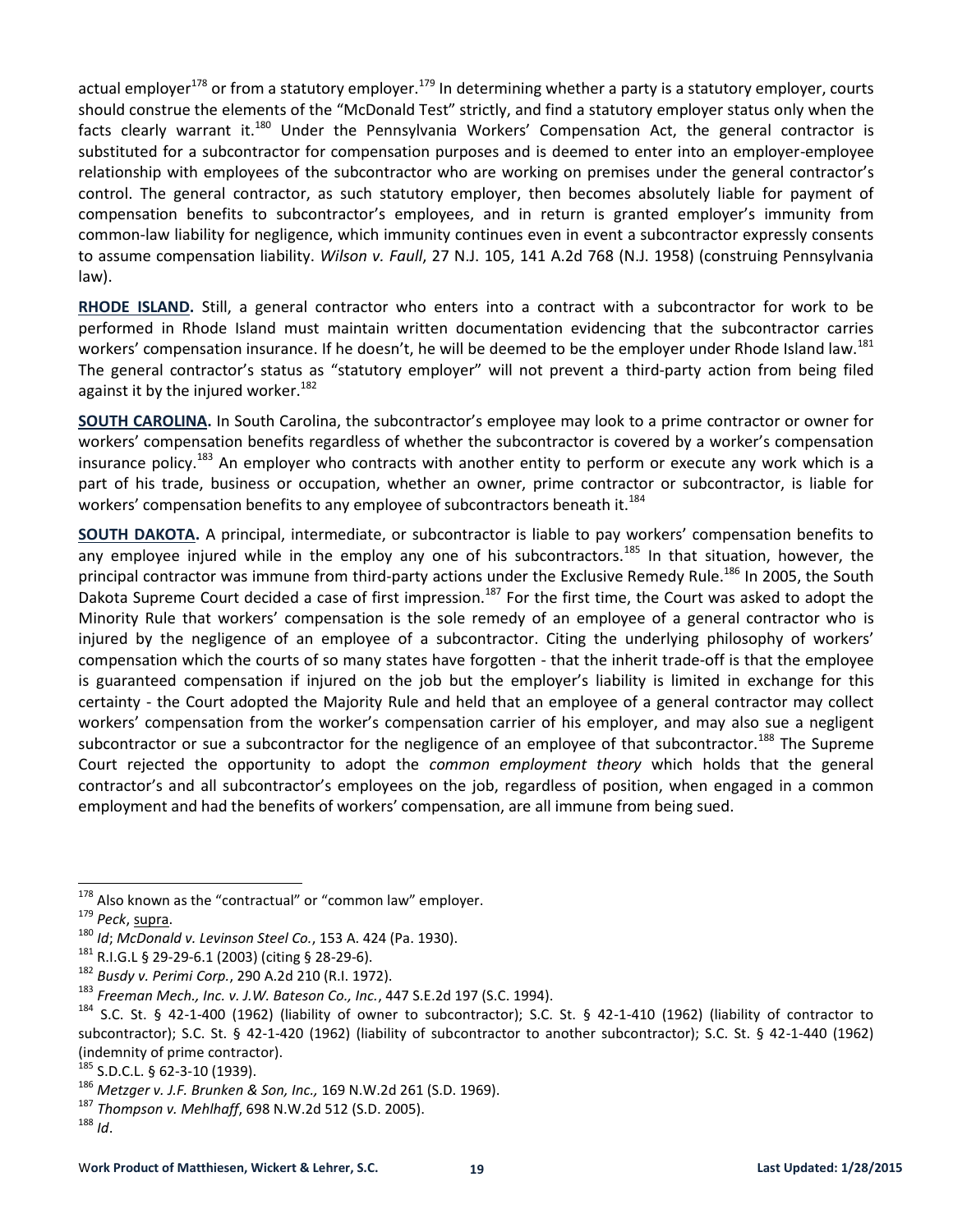**TENNESSEE.** Tennessee law has expanded the responsibility to provide workers' compensation benefits to principal and intermediate contractors and subcontractors.<sup>189</sup> It says that a principal, or intermediate contractor or subcontractor shall be liable for compensation to any employee injured while in the employ of any of the subcontractors of the principal, intermediate contractor or subcontractor and engaged upon the subject matter of the contract to the same extent as the immediate employer. In analyzing whether a relationship is that of an employer/employee or that of an independent contractor, Tennessee courts have held that the following six factors are to be considered with no one factor being necessarily dispositive:

- *(1) right to control the conduct of the work;*
- *(2) right of termination;*
- *(3) method of payment;*
- *(4) whether alleged employee furnishes his own help;*
- *(5) whether alleged employee furnishes his own tools; and*
- *(6) whether one is doing "work for another".<sup>190</sup>*

An independent contractor who is considered to be a statutory employer of an injured employee, may not be sued as third party. $191$ 

**TEXAS.** Texas is still the only state that allows private employers to choose whether or not to maintain workers' compensation insurance. The general rule in Texas is that independent contractors can sue a general contractor in a third-party action. However, the Texas law authorizes a contractor to provide workers' compensation coverage for subcontractors and a subcontractors' employees.<sup>192</sup> An agreement to provide such coverage makes the general contractor the "the employer of the subcontractor and the subcontractor's employees", for purposes of Texas workers' compensation law.<sup>193</sup> This would make the general contractor immune from a third-party suit brought by an injured employee of a subcontractor.<sup>194</sup> Therefore, independent contractors may, in certain circumstances, be considered "employees" despite not meeting the definition of an "employee" under Texas law.<sup>195</sup> It is true that Texas is moving in the direction of declaring that the Exclusive Remedy Rule applies to more than one employer.<sup>196</sup> However, if any of the employers declined to provide workers' compensation coverage, then they should be subject to third-party liability. If all employers provide coverage, then none should be subject to common law liability.<sup>197</sup> Texas now deems all subcontractors and lower tier subcontractors who are collectively covered by workers' compensation insurance to be immune from suit, and that the "deemed employer/employee relationship" extends throughout all tiers of subcontractors when the general contractor has purchased workers' compensation insurance that covers all of the workers on the site.<sup>198</sup> Participating employees are "fellow servants", also entitled to workers' compensation benefits and also immune from suit in such situations. If a subcontractor retains his status as an independent contractor by choosing not to participate in workers' compensation coverage, it may be sued as a third party.<sup>199</sup> Texas thereby has extended the statutory

<sup>&</sup>lt;sup>189</sup> T.C.A. § 50-6-113 (1999).

<sup>190</sup> *Stratton v. United Inter-Mountain Tele. Co.*, 695 S.W.2d 947 (Tenn. 1985) (the Court further held that no single test is necessarily dispositive, the importance of the right to control the conduct of the work is paramount, not whether the right to control was exercised).

<sup>191</sup> *Slaughter v. Duck River Elec. Membership Corp.,* 2002 WL 870316 (Tenn. Ct. App. 2002).

 $192$  V.T.C.A. Labor Code § 406.123(a) (2004).

<sup>193</sup> V.T.C.A. Labor Code § 406.123(e).

<sup>&</sup>lt;sup>194</sup> *Etie v. Walsh & Albert Co., Ltd.*, 135 S.W.3d 764 (Tex. App. Houston [1<sup>st</sup> Dist.] 2004).

<sup>195</sup> V.T.C.A. Labor Code § 401.012(b)(2).

<sup>196</sup> *Wingfoot Enter. v. Alvarado*, 111 S.W.3d 134 (Tex. 2003).

<sup>197</sup> *Etie*, supra.

<sup>&</sup>lt;sup>198</sup> *Id*. This situation might typically appear when the general contractor has purchased "wrap-up insurance", also known as Owner Controlled Insurance Program. This means that the project owner, or the general contractor, buys one policy to cover the entire project and all subcontractors are enrolled in the program. <sup>199</sup> *Id*.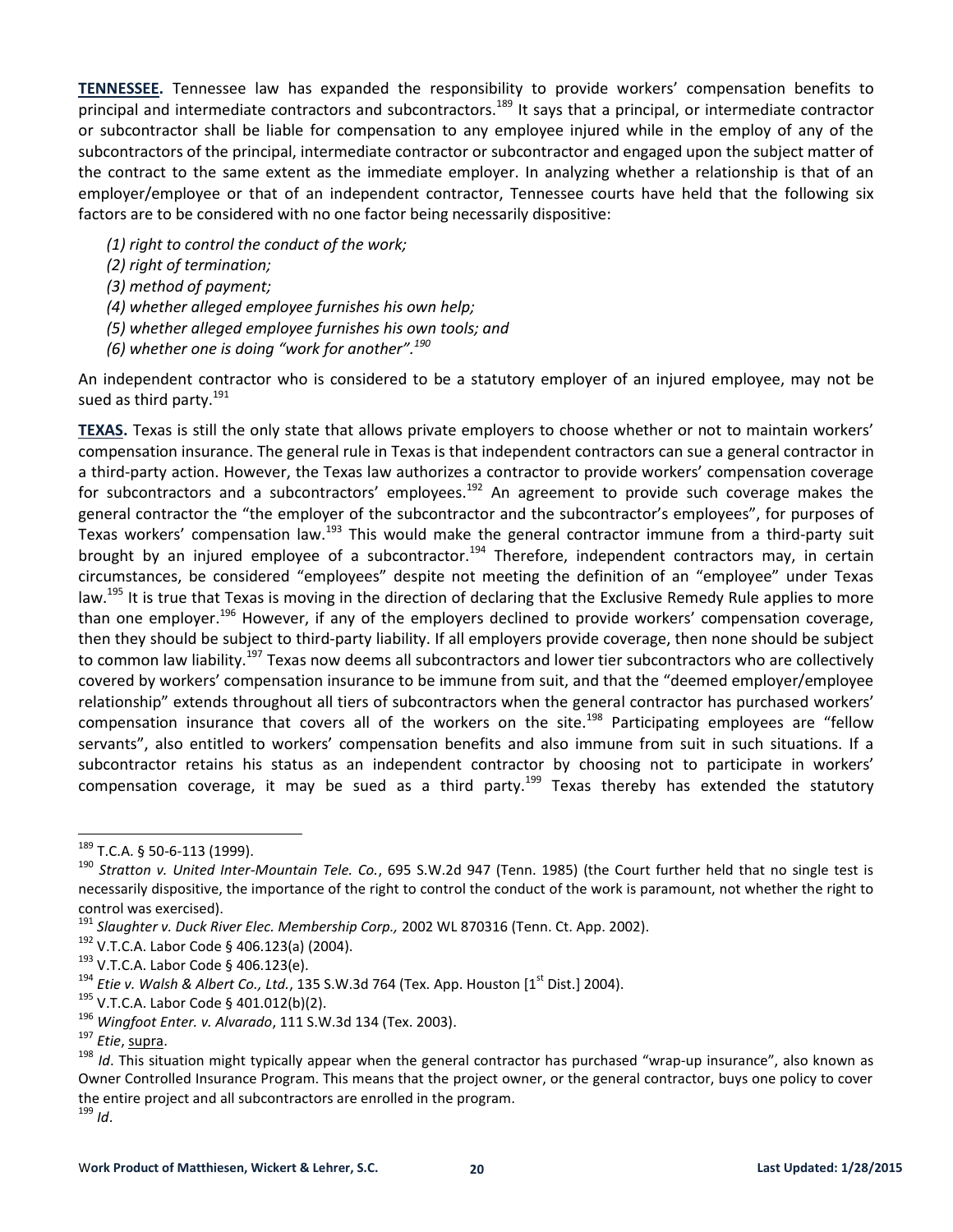employer/employee relationship to lure tier subcontractors when they are covered by workers' compensation insurance.

Owner-Controlled Insurance Programs (OCIP) have recently entered the subrogation picture in Texas. Also known as Owner-Provided Insurance Programs (OPIP) or "wrap-up insurance", an OCIP allows coverages for multiple insureds to be bundled together, or "wrapped up" in to one consolidated insurance coverage. The "Owner" (or Developer, General Contractor, whatever the case may be), purchases it to cover the entire project including all contractors and subcontractors. The Owner then either requires that the contractor lower his bid by deducting the estimated cost for insurance the contractor would normally pay for a job, or the Owner requires them to itemize their bid to show how much of the bid is estimated as insurance costs, which the Owner then deducts from the bid. Most commonly, OCIP policies focus on General Liability, but they can easily be tailored to cover; Workers' Compensation, Employers' Liability and Excess or Umbrella Liability. In addition, an OCIP can include Builder's Risk, Professional Liability for design professionals, and Environmental Liability insurance coverages.

In 2009, the Texas Supreme Court decided the case of *Entergy Gulf States v. Summers.*<sup>200</sup> It stretched the bounds of the Exclusive Remedy Rule by providing extraordinary exclusive remedy protection to a property owner (Entergy) who provided workers' compensation for an on-site independent contractor (IMC) through an OCIP. Entergy contracted with IMC to assist in the performance of certain maintenance, repair and other technical services at its various facilities. The parties agreed that Entergy would provide, at its own cost, workers' compensation insurance for IMC's employees through an owner provided insurance program, or OCIP, in exchange for IMC's lower contract price, complied with its obligation under the agreement by purchasing workers' compensation insurance covering IMC's employees. John Summers, an IMC employee, was injured while working at Entergy's Sabine Station plant. He applied for, and received, benefits under the workers' compensation policy purchased by Entergy. He then sued Entergy for negligence. Entergy moved for and was granted summary judgment on the grounds that it was a statutory employer immune from common-law tort suits. The Supreme Court ultimately held that property owners who purchase OCIP insurance on their projects may benefit from the exclusive remedy protection usually reserved only for employers, rendering them immune from suit by employees of an independent contractor who has collected workers' compensation benefits under the program.

**UTAH.** Any employer or general contractor who procures any work to be done by a subcontractor over whose work the employer retains supervision or control, is liable for workers' compensation benefits to employees of subcontractors, provided that the work is a part or process in the trade or business of the original employer.<sup>201</sup> Despite this, the injured worker, although precluded from suing his direct or "common law" employer due to the Exclusive Remedy Rule, may sue the statutory employer in addition to recovering workers' compensation benefits which such statutory employer provides.<sup>202</sup> While it is clear that an employee may have two employers for purposes of the Workers' Compensation Act, it appears that the Exclusive Remedy Rule will apply even if the statutory employer does not actually provide the workers' compensation benefits - it merely is obligated to if the worker made a claim against it. $^{203}$ 

**VERMONT.** An owner or general contractor is contingently liable to employees of subcontractors for workers' compensation benefits.<sup>204</sup> Nonetheless, the owner or contractor can still be sued as a third party by an employee of the subcontractor.<sup>205</sup>

**VIRGINIA.** In Virginia, when an "owner" contracts with a subcontractor to perform work, the "owner" is liable for compensation benefits to employees of the subcontractor.<sup>206</sup> Likewise, a "contractor" is also responsible for compensation benefits to any subcontractors down the chain, provided that the work undertaken or contracted

<sup>200</sup> *Entergy Gulf States v. Summers,* 282 S.W.3d 433 (Tex. 2009).

<sup>201</sup> U.C.A. § 34A-2-103 (2001).

<sup>202</sup> *Tate v. Marathon Steel Co.,* 777 P.2d 428 (Utah 1989).

<sup>203</sup> *Ghersi v. Salazar*, 883 P.2d 1352 (Utah 1994).

<sup>&</sup>lt;sup>204</sup> Vt. Stat. Ann. Tit. 21, § 601(3) (1999).

<sup>205</sup> *Ryan v. New Bedford Cordage Co.,* 421 F. Supp. 794 (D.C. Vt. 1976).

 $206$  Va. St. § 65.2-302(A) (1999).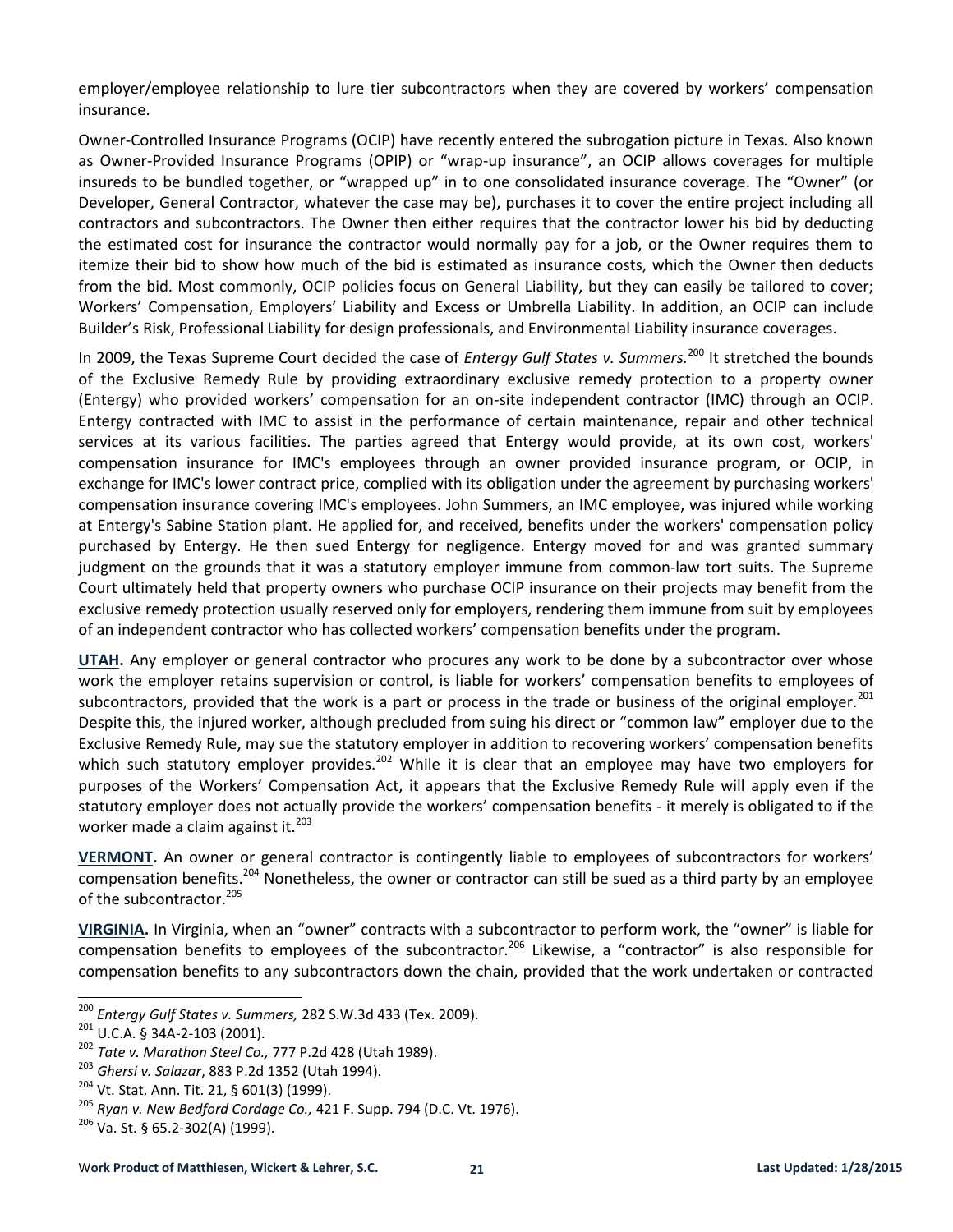for is not part of the trade, business or occupation of the "contractor".<sup>207</sup> Any such "statutory employer" has a right of indemnity over any party who would have been liable to pay compensation to the worker.<sup>208</sup> Each party responsible for compensation benefits pursuant to this law becomes a "statutory employer", and may not be sued as third parties via the Exclusive Remedy Rule.<sup>209</sup> In addition, where the defendant in a suit brought by an injured employee of a general contractor was a subcontractor engaged in an essential part of the work which the general contractor had to do, such that the defendant was no stranger to the work to which the plaintiff's employer was engaged, the defendant is not considered a third party who could be sued in a third-party action.<sup>210</sup>

Generally, an employee of one subcontractor cannot sue an employee of another subcontractor because they are considered statutory co-employees.<sup>211</sup> However, another subcontractor is an "other party" and a tort action is not barred against it, when the subcontractor is merely delivering concrete to a job site and it is not considered "work which is a part of the trade, business or occupation" of the general contractor.<sup>212</sup> The status of being a "statutory employer" is governed by § 65.2-302, which reads as follows:

## *§ 65.2-302. Statutory Employer.*

*(A) When any person (referred to in this section as "owner") undertakes to perform or execute any work which is a part of his trade, business or occupation and contracts with any other person (referred to in this section as "subcontractor") for the execution or performance by or under such subcontractor of the whole or any part of the work undertaken by such owner, the owner shall be liable to pay to any worker employed in the work any compensation under this title which he would have been liable to pay if the worker had been immediately employed by him.*

*(B) When any person (referred to in this section as "contractor") contracts to perform or execute any work for another person which work or undertaking is not a part of the trade, business or occupation of such other person and contracts with any other person (referred to in this section as "subcontractor") for the execution or performance by or under the subcontractor of the whole or any part of the work undertaken by such contractor, then contractor shall be liable to pay to any worker employed in the work any compensation under this title which he would have been liable to pay if that worker had been immediately employed by him.*

*(C) When the subcontractor in turn contracts with still another person (also referred to as "subcontractor") for the performance or execution by or under such last subcontractor of the whole or any part of the work undertaken by the first subcontractor, then the liability of the owner or contractor shall be the same as the liability imposed by subsections A and B of this section.*

*(D)(1) Liability for compensation pursuant to this section may not be imposed against any person who, at the time of an injury sustained by a worker engaged in the maintenance or repair of real property managed by such person, and for which injury compensation is sought: (a) Was engaged in the business of property management on behalf of the owners of such property and was acting merely as an agent of the owner; (b) Did not engage in and had no employees engaged in the same trade, business or occupation as the worker seeking compensation; and (c) Did not seek or obtain from such property's owners, or from any other property owners for whom such person rendered property management services, profit from the services performed by individuals engaged in the same trade, business or occupation as the worker seeking compensation.*

<sup>&</sup>lt;sup>207</sup> Va. St. § 65.2-302(B) (1999).

<sup>208</sup> Va. St. § 65.2-304.

<sup>209</sup> *Jones v. Commw. of Va.,* 591 S.E.2d 72 (Va. 2004); Va. St. § 65.2-303.

<sup>210</sup> *Whalen v. Dean Steel Erection Co.,* 327 S.E.2d 102 (Va. 1985), *appeal dism'd*, 106 S.Ct. 33 (1985); *Clean Sweep Prof'l Parking v. Talley*, 591 S.E.2d 79 (Va. 2004).

<sup>211</sup> *Pfeifer v. Krauss Constr. Co. of Virginia, Inc.*, 546 S.E.2d 717 (Va. 2001).

<sup>212</sup> *Hipp v. Sadler Materials Corp.,* 180 S.E.2d 501 (Va. 1971).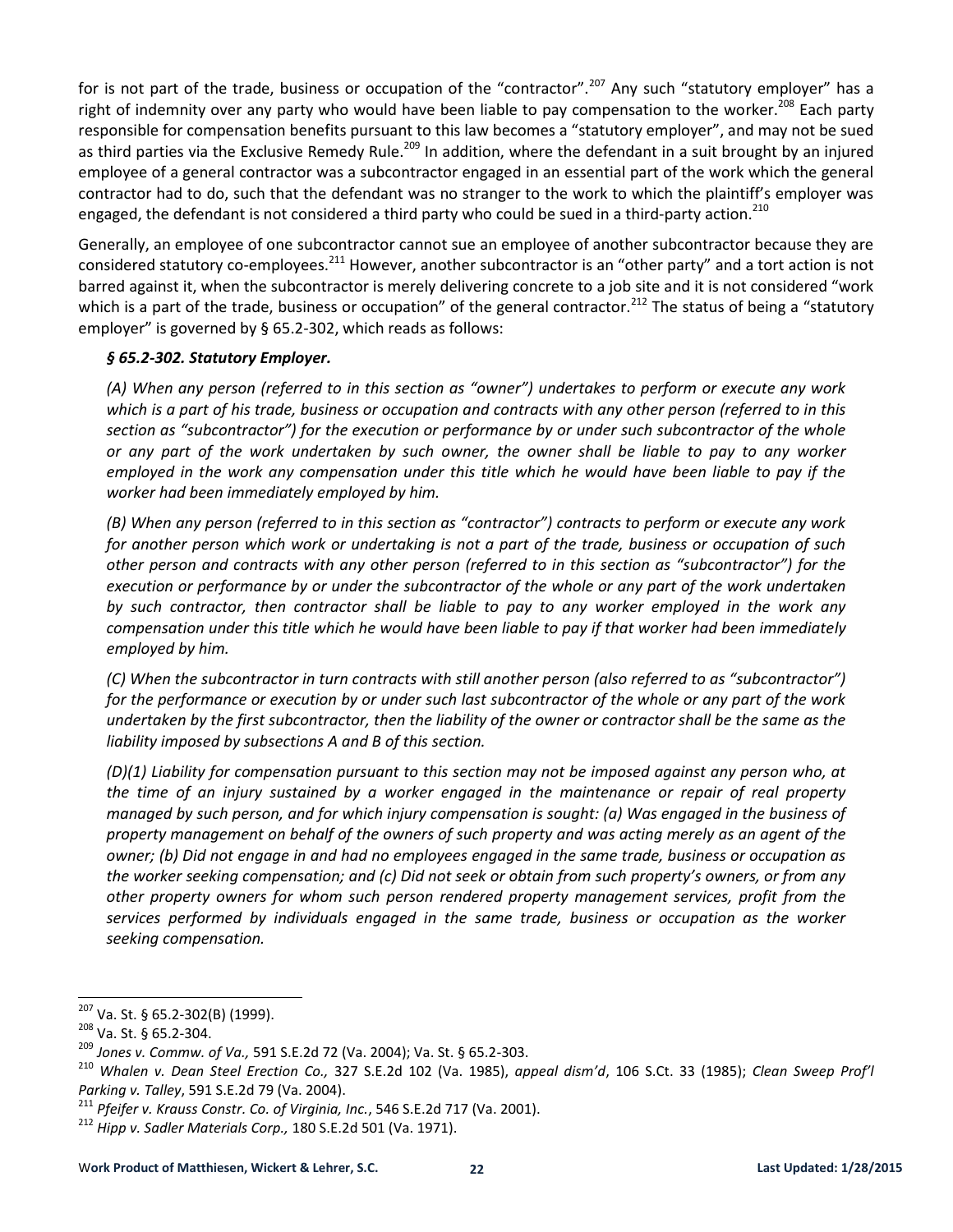*(2) For purposes of this subsection, "the business of property management" means the oversight, supervision, and care of real property or improvements to real property, on behalf of such property's owners.*

*(3) For purposes of this subsection, "property owners" or "property's owners" means (i) owners in fee of such property or (ii) persons having legal entitlement to the use or occupation of such property at the time of the injury for which liability is sought to be imposed pursuant to this section.*<sup>213</sup>

**WASHINGTON.** Although Washington has not specifically set forth its position on this issue, it appears that the State of Washington will declare project owners and general contractors not to be "employers" for purposes of the Exclusive Remedy Rule. 214

**WEST VIRGINIA.** Until recently, West Virginia appeared to allow an injured employee of a subcontractor to pursue a third-party action against a general contractor in construction settings.<sup>215</sup> However, on May 7, 2009, the legislature enacted § 23-2-1(d) dealing with the liability of prime contractors and subcontractors in construction settings.<sup>216</sup> Section 23-2-1(d) amended the term "employer" to include any primary contractor who regularly subcontracts with other employers for the performance of any work arising from or as a result of the primary contractor's own contract, provided that the subcontractor does not provide goods rather than services. In short, if a subcontractor employer fails to make workers' compensation benefit payments to its employee, the primary contractor is now responsible for making those payments. The new statute applies only to contracts which last longer than 60 days, and apply only to those contracts entered into or extended on or after January 1, 1994. In addition, a subcontractor itself can become a "primary contractor" if it subcontracts any or all of its responsibilities to another sub-subcontractor. This is a clear departure from previous West Virginia law which did not provide that a prime contractor could be considered a statutory employer. While there is no case law to guide us at this time, it certainly appears that prime contractors, as well as any subcontractors who fit the new definition of "employer" under § 23-2-1(d), are "employers" protected by the Exclusive Remedy Rule under § 23- 3-6. It is unclear whether such "statutory employers" will have the benefit of such immunity by virtue of being contingently liable for compensation benefits or only if and when they are actually called on to make benefit payments in lieu of the true employer.

**WISCONSIN.** Wisconsin law requires that an owner or contractor be responsible for workers' compensation benefits to the employee of a contractor or subcontractor where the common law employer has failed to provide such coverage.<sup>217</sup> For more than 75 years, however, Wisconsin has also maintained that an injured employee of such contractor or subcontractor may sue the owner as a third party, even if it was the insurer of workers' compensation benefits under § 102.06.<sup>218</sup> If such owner or contractor who becomes the statutory employer under § 102.06 is required to pay workers' compensation benefits and also becomes a third-party defendant, it is entitled to offset the benefits paid against the amount awarded in the tort action.<sup>219</sup>

**WYOMING.** Wyoming does not appear to have specific legislation which classifies owners or general contractors as "employers" or otherwise gives them the ability to claim exclusive rule protection in construction settings.<sup>220</sup> However, a Wyoming statute does provide that the owner is the "surety" for payments that are not made by the

<sup>213</sup> Va. St. § 65.2-302.

<sup>214</sup> *Hildahl v. Bringolf*, 5 P.3d 38 (Wash. App. 2000).

<sup>215</sup> *Goodwin v. Hale*, 482 S.E.2d 172 (W. Va. 1996).

 $216$  W. Va. Code § 23-2-1(d) (2009).

<sup>217</sup> Wis. Stat. § 102.06 (1999).

<sup>218</sup> *Cermak v. Milwaukee Air Power Pump Co.,* 211 N.W. 354 (Wis. 1927); *Colbertson v. Kieckhefer Container Co.,* 222 N.W. 249 (Wis. 1928).

<sup>219</sup> *Wagner v. Continental Casualty Co.,* 421 N.W.2d 835 (Wis. 1988).

<sup>220</sup> *Bence v. Pacific Power and Light Co.,* 631 P.2d 13 (Wyo. 1981).